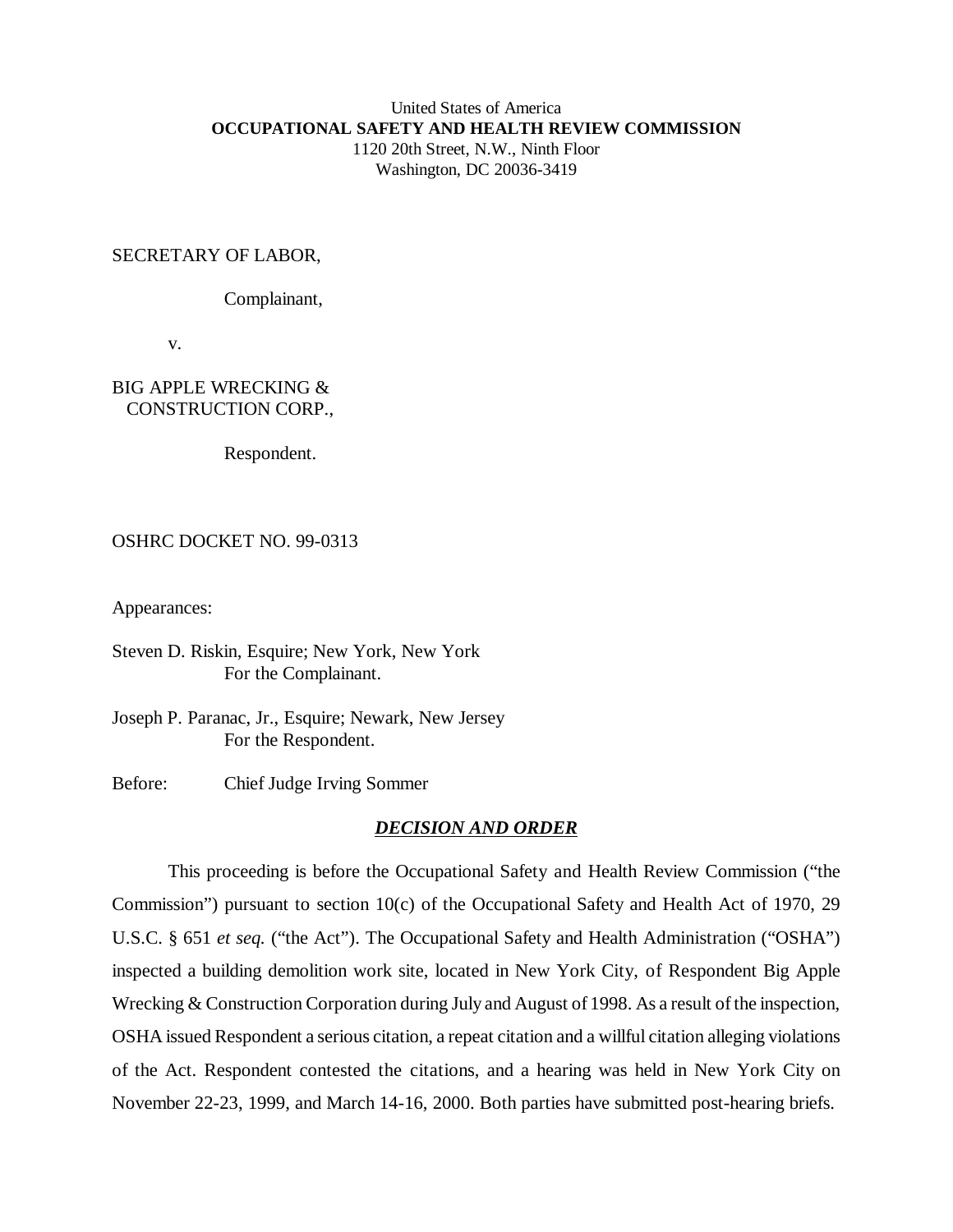#### *Willful Citation 2 - Item 1*

This item alleges a violation of 29 C.F.R.  $1926.451(g)(1)$ , which provides as follows: Each employee on a scaffold more than 10 feet (3.1 m) above a lower level shall be protected from falling to that lower level [by the use of personal fall arrest systems or

guardrail systems].

The only two witnesses who testified in this matter were Peter Steinke, the OSHA compliance officer ("CO") who conducted the inspection, and Timothy Cassese, Respondent's project superintendent at the site. Their testimony regarding this item is set out below.

CO Steinke testified that he went to the site on July 29, 1998, pursuant to an anonymous complaint that the demolition work was exposing employees to a 60-foot fall hazard. Upon arriving, he saw a six-story theater building that was about 200 feet long and 150 feet wide; he noted the roof of the theater was gone, that there were no floors in the theater except for two under the mezzanine area, and that there was scaffolding around the outside of the entire building.<sup>1</sup> He met with Timothy Cassese and told him why he was there, and the two went to the mezzanine area to watch the work in progress. The CO saw approximately 15 employees working on the top level of the scaffolding. Specifically, there were two jackhammer teams, two torch burner teams, two employees using water hoses to keep the dust down, and five other workers; the jackhammer teams were on the east wall and the southeast corner, as were the hose men, the burner teams were on the north and west walls, and the other employees were walking and moving equipment on the west wall. Steinke observed that the jackhammer teams were standing on the scaffolding outrigger platform, which was 2 feet wide and right next to the 18-inch-wide wall they were demolishing, and that they were taking the wall down to the level of the platform they were on.<sup>2</sup> He also observed that the burners stood on the outrigger platform to cut off the vertical steel columns that were left after the walls were removed, and that the hose men stood on the outrigger platform to spray water. Steinke saw there were no guardrails or cables on the outrigger platform, that no fall arrest systems were in use, and that

<sup>&</sup>lt;sup>1</sup>The CO saw the theater from the roof of a building across the street, and C-1 is his photo of this view; he also took C-2-5 that day, and R-17 is a blowup of C-2. (Tr. 10-13; 44-60; 550).

<sup>&</sup>lt;sup>2</sup>The main platform within the framework of the scaffolding was 6 feet wide, and while the exterior (street side) of the scaffolding had cross bracing on it, the interior (building side) cross bracing had been removed to facilitate working on the outrigger platform. (Tr. 23-24; 31-34).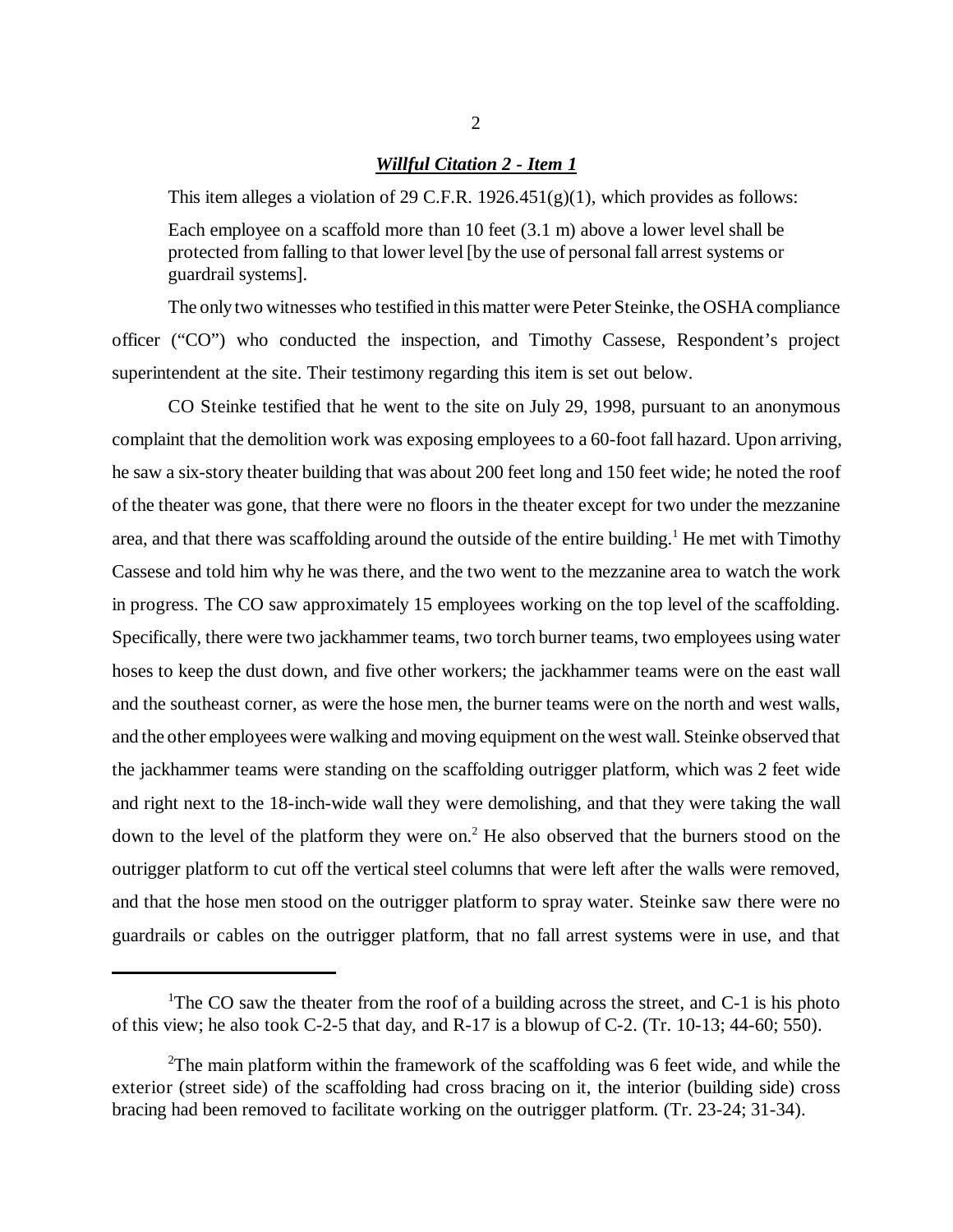employees working on the platform were exposed to falls of up to 60 feet to the inside of the building. He discussed the hazard with Cassese, who said that part of the wall was supposed to be left up for protection and that the "old-timers" did not like to wear fall protection; Cassese also radioed his foremen to have the employees move back from the edge of the platform. The CO and Cassese went up on the scaffolding on the east wall so the CO could speak to the employees. The CO saw that they were not wearing safety harnesses or belts, and when he asked about fall arrest systems, Cassese radioed an employee who brought a bucket containing four or five such units. CO Steinke pointed out that the employee had walked close to the edge to approach them, and he asked Cassese to close off the scaffold along the wall, after which a rope was put up. CO Steinke told Cassese the company might be cited for what he had observed. (Tr. 9-34; 40; 72-75).

The CO went back to the site on August 5, 1998, and again saw employees working on the scaffolding outrigger platform without fall protection.<sup>3</sup> He saw the jackhammer team on the east wall continuing to take the wall down to the platform level, and he saw employees on the west wall platform, including torch burners and workers who were walking around and carrying and moving equipment, without fall protection.<sup>4</sup> Steinke asked why the employees were still working without fall protection, and Cassese, after having the employees move away from the edge again, said he had about 15 safety harnesses on order. Steinke then asked why the jackhammer team was still cutting the wall flush with the platform, and Cassese told him that that was the way they did it and that it would take too long to leave part of the wall up for protection. The CO returned to the site the next day. The jackhammer team on the east wall was still removing the wall down to the platform level, and although both employees had on harnesses and were tied off to the scaffolding posts behind them their lanyards were too short to allow for any movement. The CO also saw torch burners working on the west wall platform who were not tied off. CO Steinke spoke to Cassese, who once again had the employees move back from the edge of the platform. CO Steinke's final visit to the site was on

<sup>&</sup>lt;sup>3</sup>On August 5 and 6, CO Steinke was accompanied by Leon Levine, another CO, who was conducting a health inspection; CO Steinke was also on the site on August 7. (Tr. 183; 556; 590-91).

 ${}^{4}$ C-6-7 are photos the CO took on August 5. (Tr. 61-71).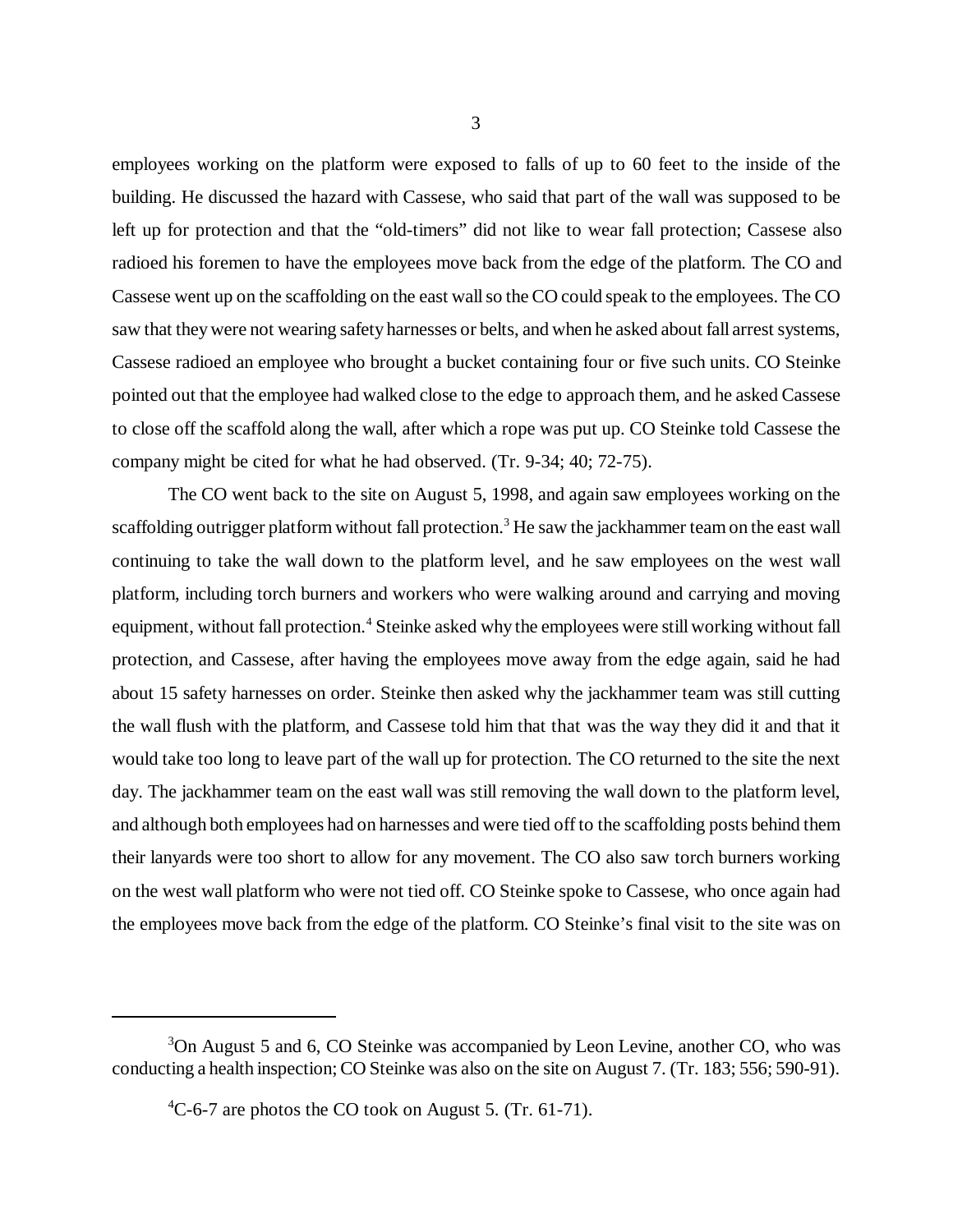August 26, 1998, for the purpose of holding a closing conference, and the citations were issued on January 21, 1999. (Tr. 18; 38-43; 78-80).

Timothy Cassese testified that the procedure was to demolish the theater's brick walls in sections 6 feet high, the height of a scaffolding frame, and 20 feet long, the distance between the vertical columns, beginning with the top 3 feet. Standing on the scaffold platform, and starting at the wall's midpoint, the jackhammer man would make penetrations to form a 3-foot-square section, and the bar man would insert a wrecking bar into the penetrations and lever the bar so the section would fall into the building. After removing the top half of about three 20-foot sections, the team would remove the lower half; the jackhammer man would make penetrations on the bottom of the wall, and the bar man would stand behind an intact section of wall to lever off the loosened section. Cassese said the team was protected by the bottom 3 feet of the wall as it removed the upper 3 feet and that it was also protected as it removed the lower 3 feet. He noted there was a 6-inch gap between the 2 foot-wide platform and the 2-foot-wide wall and that the penetrations were about a foot into the wall; further, the jackhammer was 4 feet long, such that the operator was 4 to 5 feet from the wall, and the wall was always in front of him in any case. He also noted the wrecking bar was 5 feet long, that the bar man stood behind an intact section of wall to lever off the loosened section, and that when there was no longer any intact wall to stand behind the bar man tied off to the scaffolding. (Tr. 321-28).

Cassese next described the procedures for the torch burners and the hose men. He said the torch burners, who usually worked alone but sometimes had helpers, followed the jackhammer teams. After a wall was down to 3 feet, the burner would stand on the scaffold platform and use a 3-footlong cutting torch to cut off the exposed 3 feet of each steel column; after a wall was down to the platform level, the burner would tie off to the scaffold to cut off the remaining 3 feet of each column.<sup>5</sup> As for the hose men, Cassese said they stood on the scaffold platform and sprayed water to control dust and to prevent fires on the ground; they tied off to the scaffold while spraying, and to move to a different area, they would untie, take their hoses to the new location by walking down the center of the scaffold platform, and then set up in the new location. (Tr. 331-36).

<sup>&</sup>lt;sup>5</sup>Cassese noted that at times the burners would cut off the entire 6-foot columns at once but would tie off to do so. (Tr. 333).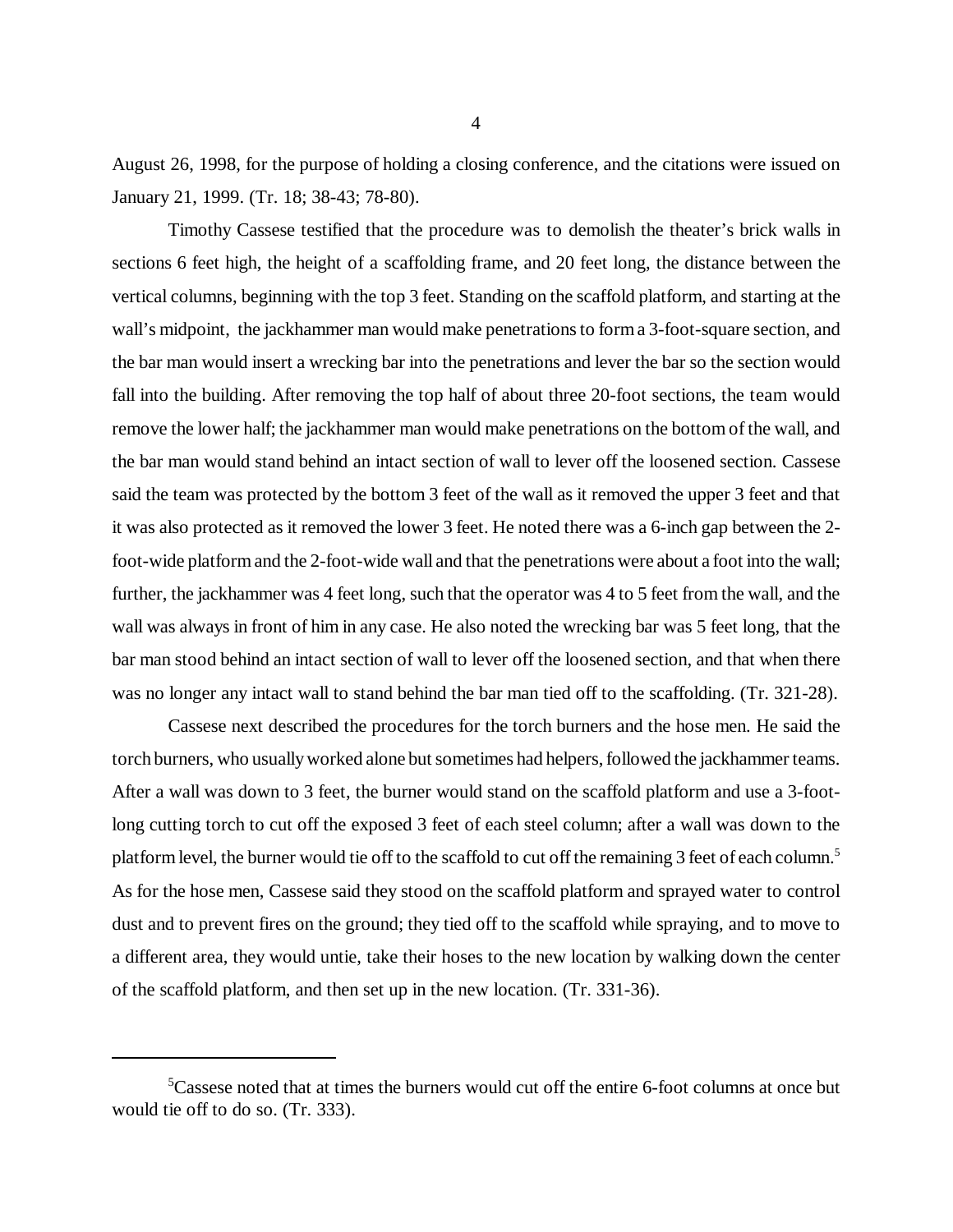Cassese disputed the CO's testimony. For example, he testified that he did not see anyone exposed to fall hazards while he and the CO were on the mezzanine level on July 29 and that he had stopped the work because he wanted to clarify the issues; he further testified that he had explained the demolition process to the CO, that the CO was mostly concerned about the jackhammer teams working where the wall was completely gone, and that he told the CO there was no need for anyone else to be in those areas.<sup>6</sup> Cassese said that the foreman who brought them the fall arrest systems had five or six in his hand and "several" in a "barrel," and that there was a total of 15 to 20 such systems at the site; he also said he felt that the only thing he had to do to be in compliance, when the CO left on July 29, was to replace the safety belts he had with harnesses. Cassese stated he and the CO had no more discussions about fall protection, although the CO was at the site August 5 and 6, and that the inspection on August 6 focussed on a health issue. (Tr. 346-53; 359-62; 368; 475-76; 510-12).

Cassese also disputed the CO's testimony about C-2-5. The CO testified the employee on the left in C-2 was standing at the edge of the platform on the building's southwest corner and using a jackhammer to remove the wall, which was down around his ankles, without fall protection; Cassese testified the employee was tied off, but the CO said they had discussed the employee at the time and he was not tied off. (Tr. 43-46; 224-27; 270-72; 354-56; 457-59; 550-52). The CO also testified that C-3 showed Cassese on the mezzanine radioing an employee on the north wall platform; Cassese said the employee, a foreman, was wearing a harness and was not near the edge, while the CO said he was not wearing a harness and was exposed to a fall hazard. (Tr. 46-50; 227-28; 272-73; 357-58; 460-61). As to C-4, the CO said it showed employees on the platform on the west wall, which had been removed, with neither fall protection nor harnesses or belts; Cassese said the scaffold was being dismantled, and while the CO agreed, he said the employee on the left was carrying a jackhammer and was not engaged in dismantling. (Tr. 50-53; 228-31; 273-74; 358-59). As to C-5, the CO testified it showed Cassese and a jackhammer worker on the building's east side and that neither wore fall protection. Cassese said he and the worker were protected by the 3-foot wall in front of them; however, he agreed neither jackhammer worker had worn fall protection to remove the wall on the left side of C-5, and he said he had admonished them. (Tr. 54-60; 216-18; 353-54; 466-70).

<sup>&</sup>lt;sup>6</sup>Cassese indicated that he and the CO did not discuss the burners at all that day. (Tr. 351).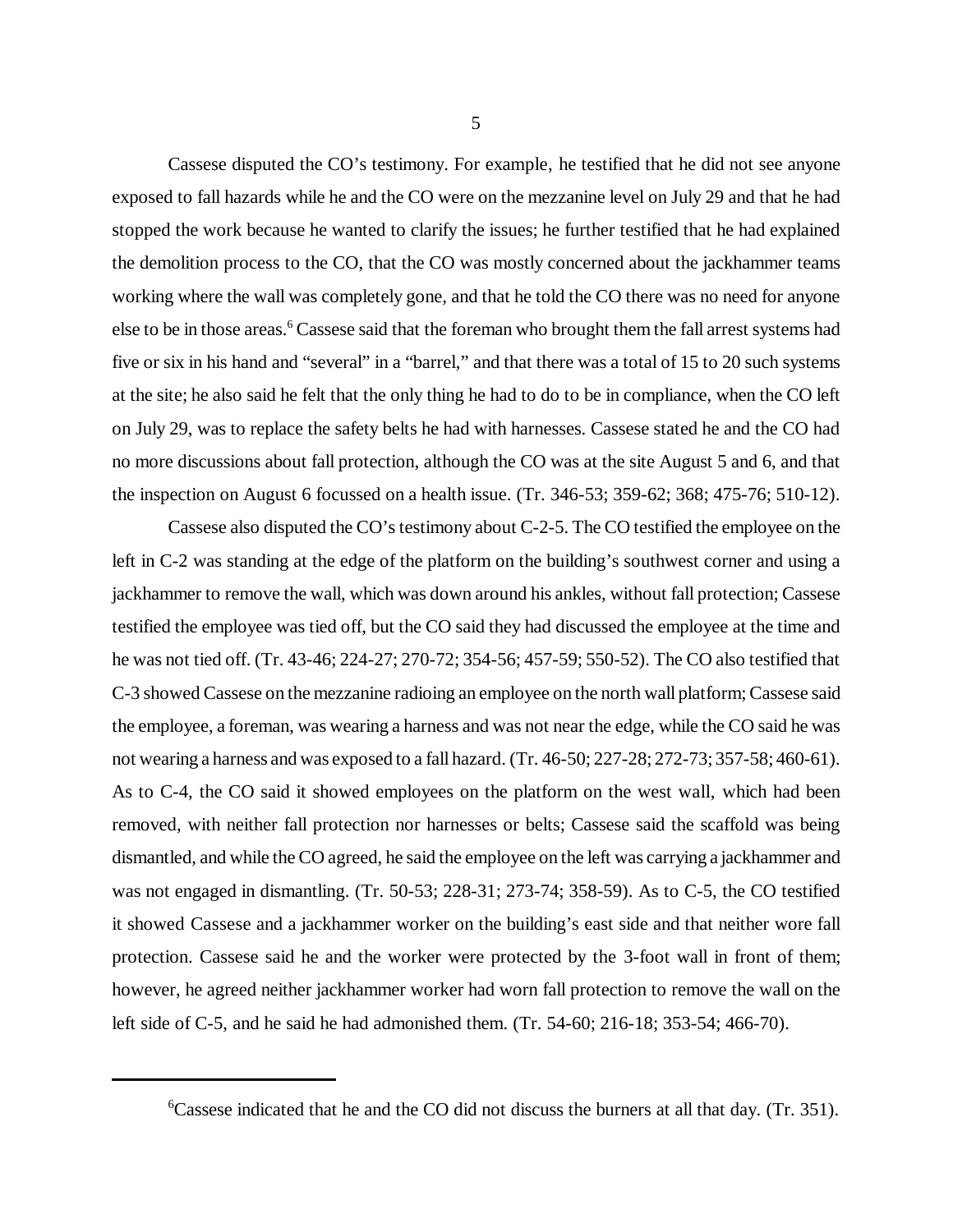Finally, Cassese disputed the CO's testimony about C-6-7. CO Steinke testified that the three employees in C-6 were on the east wall platform, that the wall was flush with the platform, and that the employee on the left was spraying water into the building's interior; Cassese said that employee was tied off, but the CO disagreed and noted the lanyard hanging from his safety belt. (Tr. 61-66; 231-33; 365). As to C-7, Steinke testified it showed three employees on the west wall platform and Cassese on the mezzanine in the foreground. The CO also testified the wall was essentially flush with the platform and that the scaffold frames on that level were gone; he noted the torch burner on the right was bending over to cut the column in front of him, that the employee on the left was using a jackhammer on the wall, and that the three employees had no fall protection and were not wearing harnesses or belts. Cassese testified the employees were not standing on the scaffold, but, rather, a section of the staircase bulkhead on the building's west side. He agreed that the one on the right was burning a steel column and that the one on the left was using a jackhammer on the wall; however, he said that the wall in front of both workers was about 3 feet high.<sup>7</sup> (Tr. 67-71; 366-68).

It is clear from the foregoing that the accounts the two witnesses gave of the inspection were markedly different. For the reasons that follow, the CO's testimony is credited over that of Cassese. First, significant parts of Cassese's testimony were equivocal and inconsistent. For example, he initially testified that he did not remember discussing the employee in C-2 or the CO taking that photo, despite R-17, Respondent's enlargement of C-2; he then said that he did recall these matters and recounted how he determined the employee was tied off, which, as noted above, was at odds with the CO's testimony. (Tr. 456-59). Cassese also indicated that the usual procedure was for the torch burners to cut off the top 3 feet of the columns and then, after the rest of the wall was removed, the bottom 3 feet; however, he agreed that the exposed beams in C-5-7 were 6 feet and higher and had not been cut as he had described. (Tr. 332-33; 477-88). As a final example, Cassese indicated that the CO told him during the inspection that guardrails could be inserted into the "sockets" or "cups" on the outriggers. He next indicated that the first time he had heard the CO mention this matter was

 $7$ Cassese also testified as to his belief that the jackhammer man was tied off, but then said it was "very unclear" to him. (Tr. 367).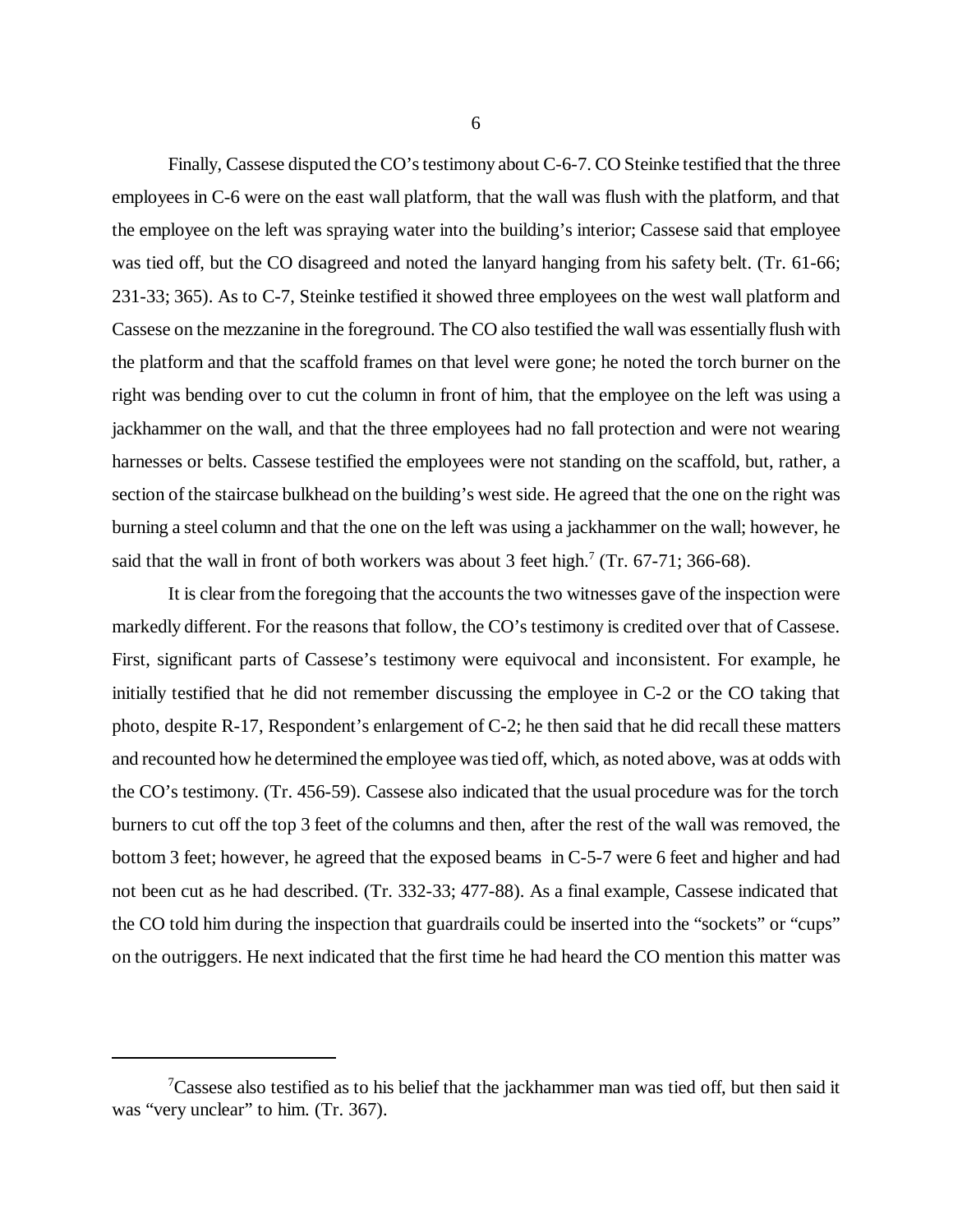at the hearing; he then reverted to his original statement, and finally said he could not recall when the issue was first raised.<sup>8</sup> (Tr. 362; 488; 542-43).

A second reason for crediting the CO's testimony is due to the photographic evidence. For example, the CO and Cassese agreed that the wall in front of the two employees in C-5 was about 3 feet high, or around waist level. (Tr. 216; 466-67). Cassese nonetheless testified that the walls in front of the jackhammer man and the torch burner, on the left and right sides in C-7, respectively, were also about 3 feet high, even though it is apparent from C-7 that the walls in front of the workers are much lower than that height, as the CO indicated. (Tr. 67-70; 366-68). Also telling is the testimony about the employees who, according to Cassese, were tied off, with C-6 being the most obvious example. Cassese testified that the hose man on the left side of C-6 was tied off. However, as the CO testified, C-6 shows the looped lanyard hanging from the employee's waist, and that the hose man is not tied off is even more evident upon viewing the employee in the middle of C-6, which, as Cassese and the CO agreed, depicts that employee's lanyard going from his waist to the scaffolding frame behind him. Another example was Cassese's testimony that the jackhammer men worked 4 to 5 feet from the wall, while C-6 and R-17, the blowup of C-2, both show jackhammer workers standing much closer to the wall, as the CO testified. (Tr. 61-63; 231-32; 324-27; 365).

The third reason for crediting the CO's testimony is based on the respective demeanors of the two witnesses. I observed CO Steinke as he testified and found his statements in general to be very candid and credible. I also observed Cassese as he testified, and it was apparent from his deportment and statements that he was being less than forthright about the circumstances at the site. In concluding the CO was the more reliable witness, I have considered Respondent's assertions that CO Steinke's inspection was inadequate, that his recall was vague, and that his photos were taken from such distances and vantage points as to render them inconclusive. I have also considered the CO's testimony about how he documented his observations and his conversations with Cassese and his concession that he documented some of the pertinent information in his office rather than at the site. (Tr. 555-61; 569-97). Regardless, the demeanors of the witnesses, and my review of the record as

<sup>&</sup>lt;sup>8</sup>Although Cassese said there was nowhere to install guardrails on the outriggers, the CO testified he had seen this type of guardrail many times and that he had also talked to the scaffold rental company that had erected the scaffolding at the site. (Tr. 35; 275-77; 362; 488; 540-47; 554).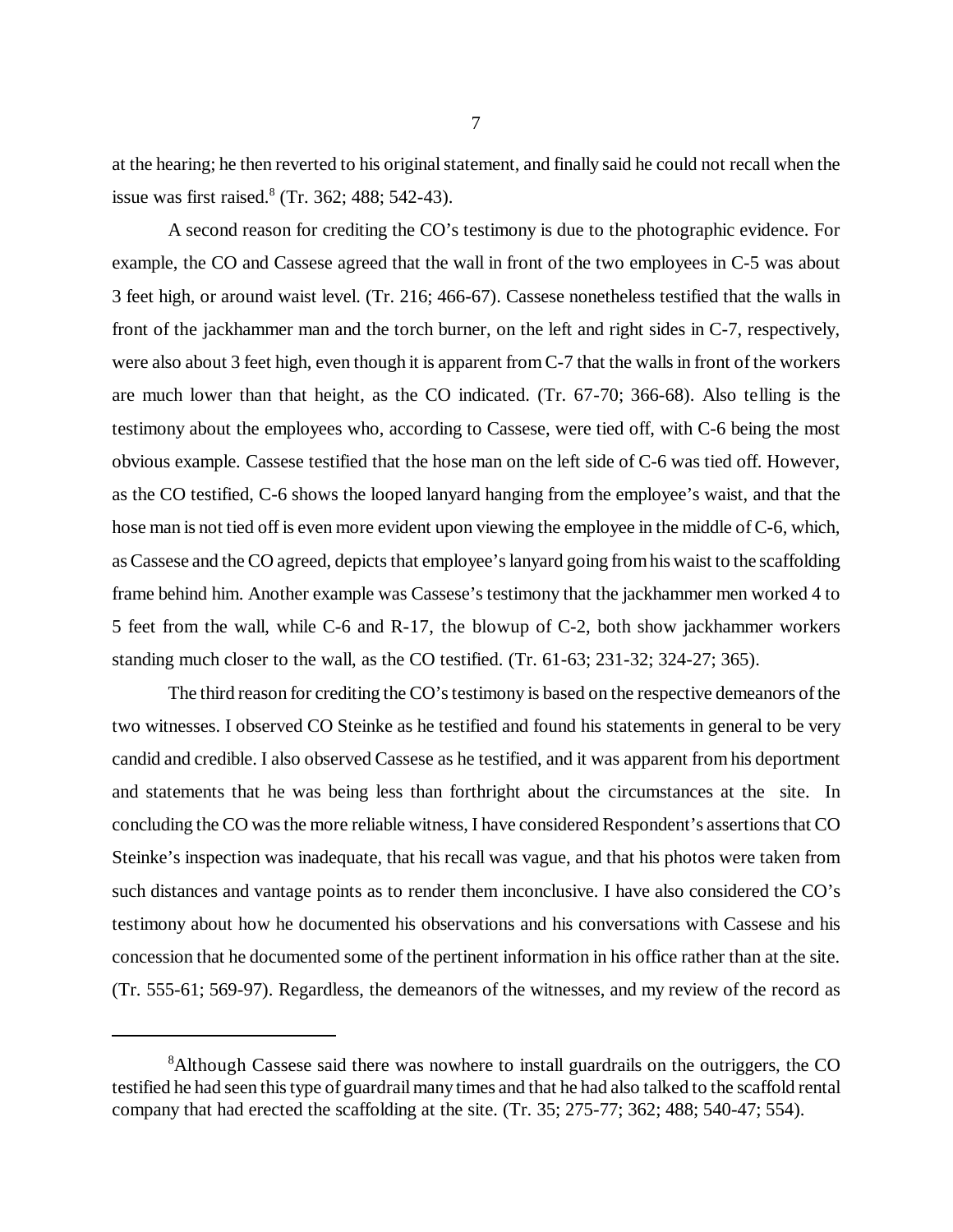a whole, persuade me that it is appropriate to credit the CO's testimony over that of Cassese to the extent their statements are conflicting. This citation item, which alleges violations of 29 C.F.R. 1926.451(g)(1) on July 29 and August 5 and 6, 1998, is accordingly affirmed.<sup>9</sup>

### *Whether the Violation was Willful*

The Secretary has classified the violation set out in Citation 2 as willful/serious. It is clear that the cited conditions could have resulted in serious injuries or death. Further, Commission precedent is well settled that a violation is willful if it was committed "with intentional, knowing, or voluntary disregard for the Act's requirements, or with plain indifference to employee safety." *Williams Enter., Inc.*, 13 BNA OSHC 1249, 1256 (No. 85-355, 1987). As *Williams* also states:

A willful violation is differentiated by a heightened awareness--of the illegality of the conduct or conditions--and by a state of mind--conscious disregard or plain indifference. There must be evidence that an employer knew of an applicable standard or provision prohibiting the conduct or condition and consciously disregarded the standard. Without such evidence of familiarity with the standard's terms, there must be evidence of such reckless disregard for employee safety or the requirements of the law generally that one can infer that if the employer had known of the standard or provision, the employer would not have cared that the conduct or conditions violated it. It is therefore not enough for the Secretary simply to show carelessness or lack of diligence in discovering or eliminating a violation; nor is a willful charge justified if an employer has made a good faith effort to comply with a standard or eliminate a hazard, even though the employer's efforts are not entirely effective or complete.

13 BNA at 1256-57 (citations omitted).

The CO considered the violation willful because on all the dates relevant to this item, and despite his speaking to Timothy Cassese about fall protection, employees continued to be exposed to falls. In particular, the CO testified that on July 29, after he and Cassese observed employees from the mezzanine area, he asked why they were working without any fall protection. Cassese said the employees were taking the wall down all the way to the platform and that they were supposed to leave some of it up for protection; he also said the "old-timers" did not like to wear fall protection. None of the workers the CO saw that day were wearing safety harnesses or belts, and, after he asked

<sup>&</sup>lt;sup>9</sup>In affirming the violation, I have considered Cassese's testimony about R-5-7, photos he said he took about two months before the inspection showing various aspects of the job. (Tr. 337-46). Although these photos would appear to depict employees working as Cassese described, they do not rebut the CO's testimony about what he observed when he was at the site.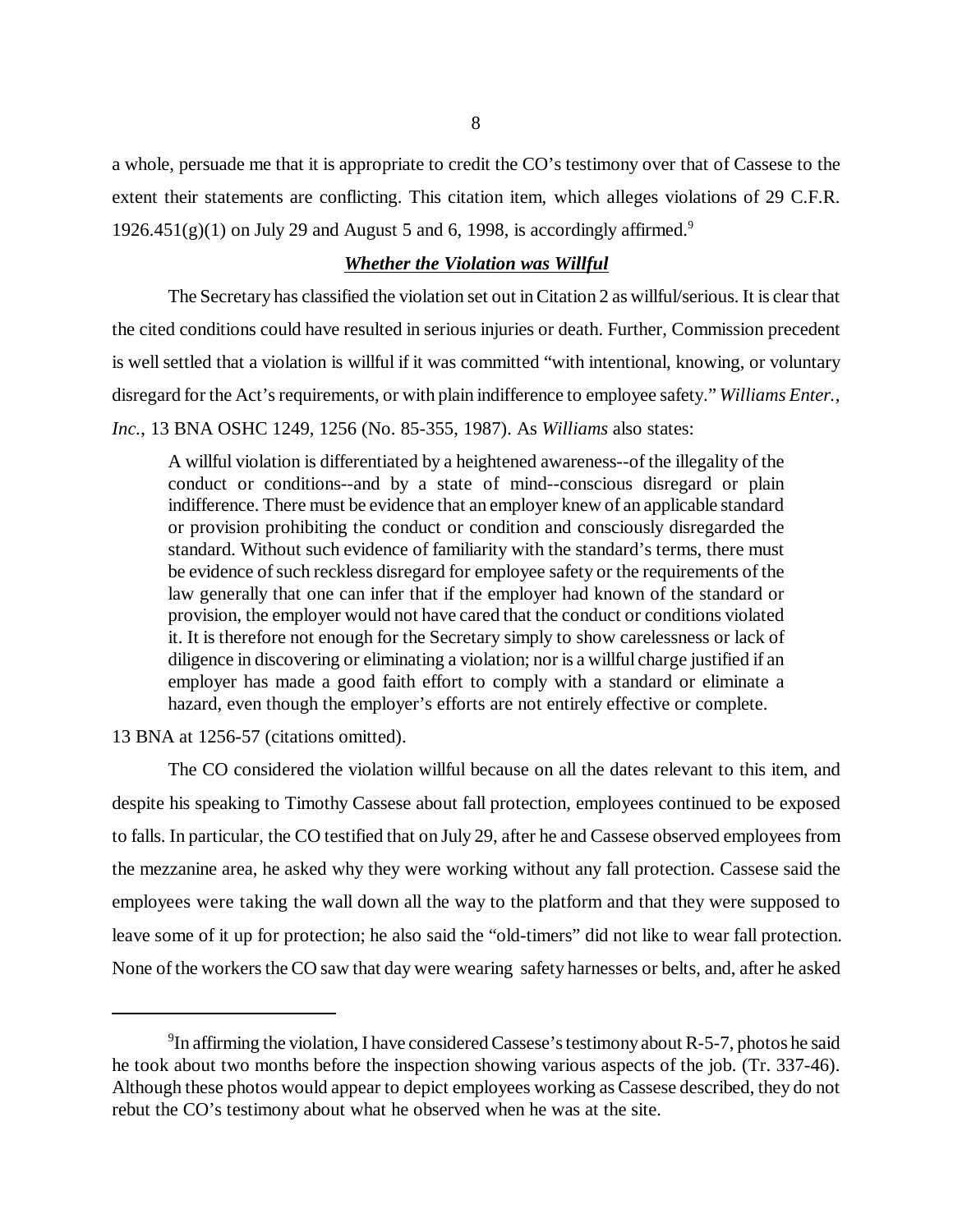about what was available at the site, Cassese radioed an employee who came up to them a few minutes later with a bucket containing four or five such units. On August 5, the CO again saw employees exposed to fall hazards, working without fall protection, and cutting the wall down flush with the platform. When the CO asked why, Cassese admitted that was how they did the work and that it would take too long to leave part of the wall up; he also said he had 15 harnesses on order and that employees would thereafter use fall protection. The CO indicated that while some employees wore fall protection that day, the only one he saw tied off was the jackhammer man in C-6. On August 6, the CO observed that employees were still exposed to fall hazards; they were wearing safety harnesses, but their lanyards were too short to allow for movement and they were unhooking them in order to work. When the CO pointed this out, Cassese said that he had longer lanyards on order but they were not in yet.<sup>10</sup> (Tr. 17-23; 29-32; 38-43; 49-52; 60-84; 231-32; 270-73).

In addition to the above, the CO testified that when he first met with Cassese on July 29 and told him about the complaint and asked if it was valid, Cassese indicated it could be if employees were cutting the wall all the way down to the platform. The CO also testified that Cassese told him on August 5 he knew about OSHA's fall protection requirements; that is, he knew that fall protection was required for work above 6 feet and that safety harnesses had been required since February 1998. Finally, the CO testified that on August 5 and 6, Cassese told him that he considered the situation "borderline." When the CO returned to the site to hold a closing conference on August 26, he asked Cassese what he meant by that statement. According to the CO, Cassese agreed that while it was possible someone could trip and fall he did not think it was likely because employees were standing on the platform and not on the wall itself. The CO learned on July 29 that the employees had been at the site for about two weeks, and it was his opinion they would have continued working in the same manner if he had not conducted his inspection. (Tr. 16-17; 39; 71-81).

Based on the foregoing, I find that the violation was willful. In so finding, I have noted Respondent's claims that the CO's inspection was deficient and that Cassese's testimony, which was

<sup>&</sup>lt;sup>10</sup>The CO initially testified that the lanyards he saw on August 5 and 6 were 4 feet long; he later said they could have been 6 feet long but were in any case too short to be used for the work at the site. He also indicated that utilizing either 8-foot lanyards or safety lines would have been acceptable alternatives. (Tr. 35-37; 41-42; 65-66; 73-74; 79; 83-84; 591-94).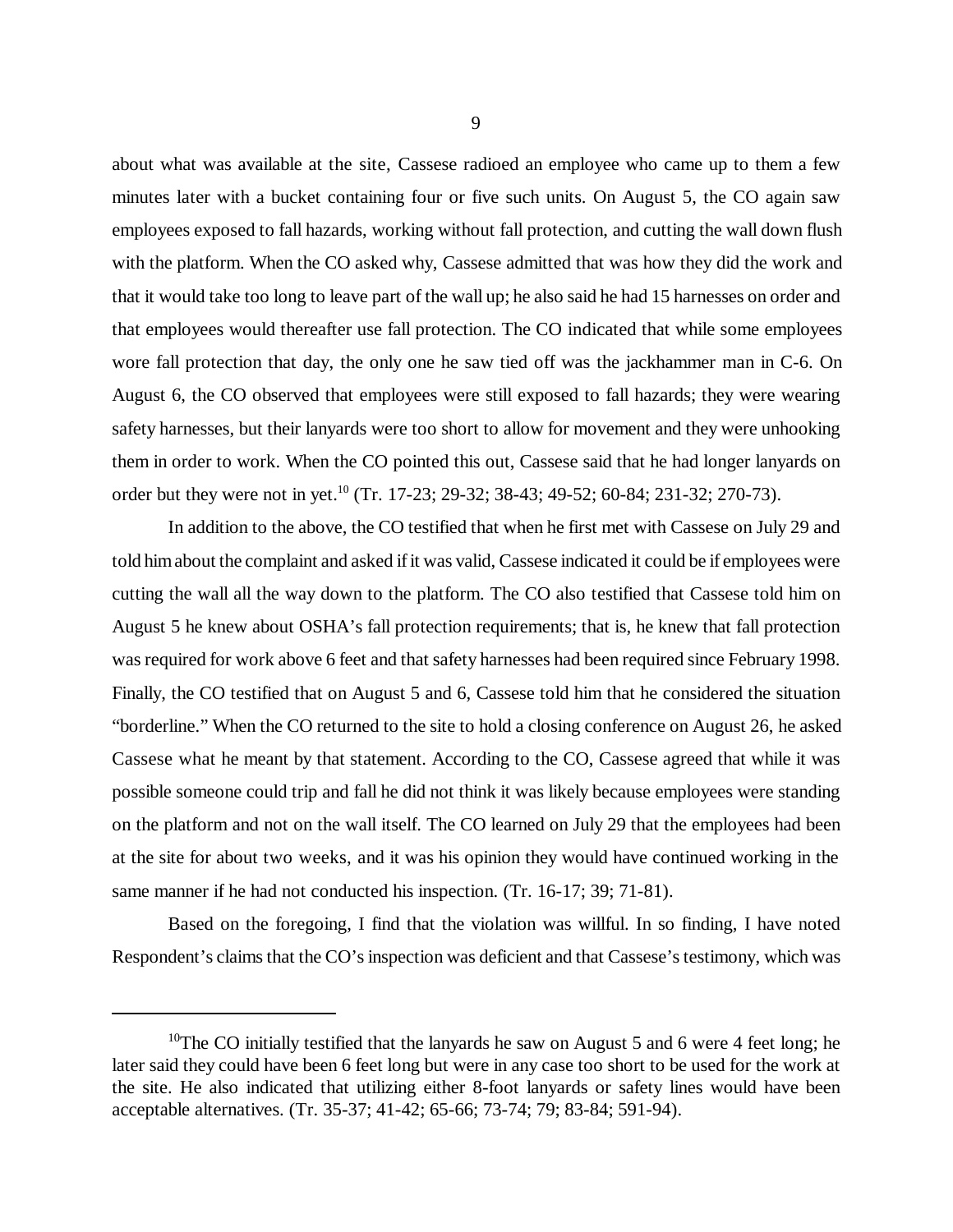in large part contrary to that of the CO, was the reliable evidence of record. However, these claims were addressed and rejected *supra* after careful consideration of the testimony of both witnesses. I have also carefully considered all of the circumstances in this case, giving particular attention to the number of times the CO visited the site, what the CO observed and what he and Cassese discussed during these visits, and the company's continued failure to protect its employees at the site. In view of the record as a whole, it is my conclusion that the Secretary has met her burden of demonstrating that Respondent acted "with intentional, knowing, or voluntary disregard for the Act's requirements."11 This citation item is therefore affirmed as a willful violation.

The Secretary has proposed a penalty of \$70,000.00 for this citation item. Commission precedent is well settled that in determining penalties, due consideration must be given to the employer's size, history and good faith and to the gravity of the violation. *See, e.g., J.A. Jones Constr. Co*., 15 BNA OSHC 2201, 2214 (No. 87-2059, 1993). The record shows that no credit was given for any of these factors due to the company's previous history of violations, the number of employees it had, the high gravity of the violation and the willful characterization of the violation. (Tr. 85-87). However, I disagree with the CO's determination of Respondent's size. CO Steinke testified that companies with over 250 employees are considered "large" and are consequently not entitled to an adjustment for size. Because Cassese was unsure how many employees the company had, the CO called Respondent's office. One individual, whose position the CO evidently did not determine, said there were 115 employees, while the person in charge of records said there were 250. CO Steinke then spoke to Leon Levine, the CO who had conducted the health inspection at the site, who advised him that the president of the company had told him that there were 300 employees. (Tr. 85-87, 207- 10). Notwithstanding this testimony, I conclude that a reduction in penalty for size is appropriate. CO Steinke spoke directly to the person in charge of records and asked her specifically for the maximum number of employees the company had had in the past 12 months. Her response was 250, and when he said that that sounded like a round number and asked for the exact number, she repeated that it was 250. (Tr. 209). Because CO Steinke did not speak to the president himself, who may well have provided the 300 figure as merely an estimate, I find his testimony about what Respondent's

 $11$ This conclusion is supported by Cassese's admission that the CO told him before leaving on July 29 that he would be returning the site. (Tr. 352; 473-74).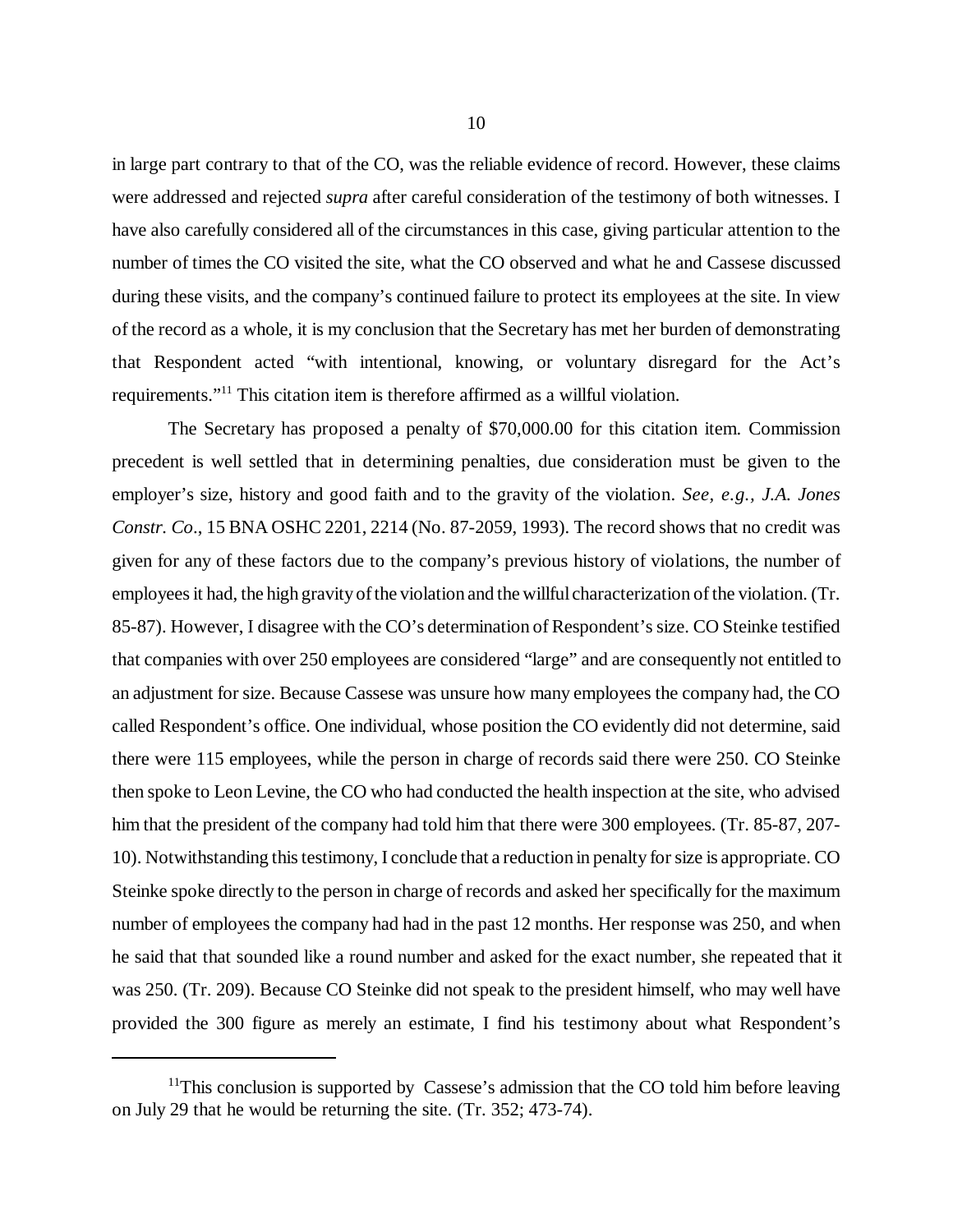employee in charge of records told him to be the more reliable indicator of the total number of employees. On the basis of this finding, a 20 percent reduction for size is appropriate and a penalty of \$56,000.00 is assessed.12

#### *Serious Citation 1 - Item 1*

This item alleges that compressed gas cylinders at the site were not secured in an upright position as required, in violation of 29 C.F.R. 1926.350(a)(9). That standard provides as follows:

Compressed gas cylinders shall be secured in an upright position at all times except, if necessary, for short periods of time while cylinders are actually being hoisted or carried.

CO Steinke testified that on July 19, 1998, he observed two acetylene cylinders in an upright position in a storage area just outside of the job site office that were not secured as required. He said the cylinders were hooked up to hoses going up the side of the building, for use by the torch burners above, and that the cylinders were not in a storage cart or tied off to the building. He identified C-9 as his photo of the cylinders, which he said were a hazard; he noted employees smoked and took breaks in the area and that something from above dropping on a cylinder or catching on a hose could have resulted in a cylinder falling over, a gas release and a fire or explosion. The CO pointed out the condition and Cassese had it corrected; however, when the CO was on the site on August 6, 1998, there were two unsecured acetylene cylinders in the same location.<sup>13</sup> (Tr. 102-14; 242; 279-80).

Timothy Cassese testified the cited cylinders were tied off with manila rope to the window grills on the building behind them. He said that R-8, an enlargement of C-9, showed a rope around the centers and bases of the cylinders, and he marked where the ropes were on R-8; he also marked the rope around another cylinder in R-8, noting it was also in use, that there was a door in front of it, and that there were more cylinders there that were similarly secured. (Tr. 381-87; 519-25; 547-48).

 $12$ I conclude that a 20 percent reduction is also appropriate for the other affirmed items in this case. *See, e.g.*, OSHA Field Inspection Reference Manual, Section 8, Chapter IV.C.2.i.(5)(a).

 $13$ In her complaint, the Secretary amended this item to include the August 6 date in addition to the July 29 date.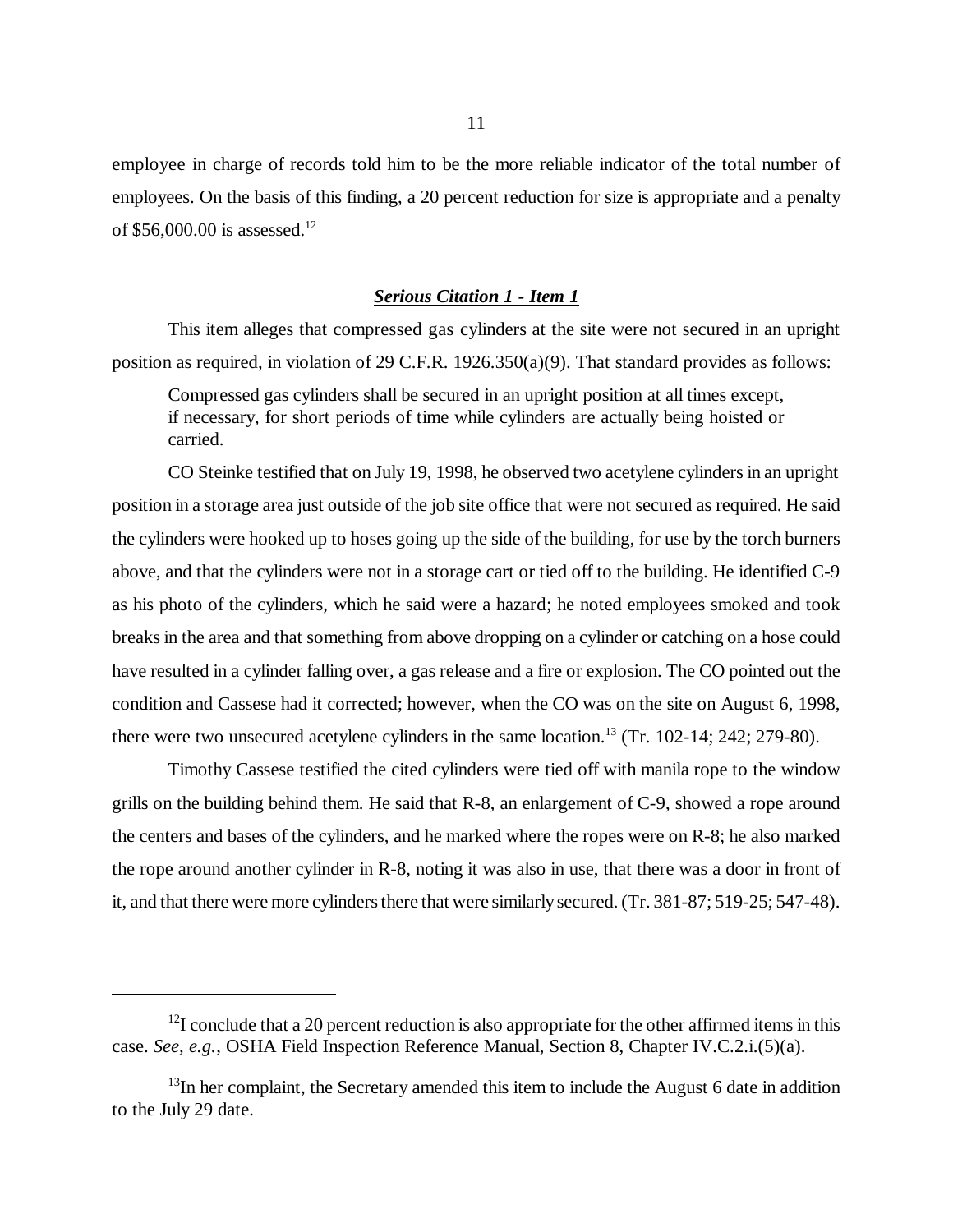As in the preceding item, the testimony of the witnesses is markedly different, and, for reasons similar to those above, the CO's testimony is credited over that of Cassese. First, I note my credibility findings, *supra*, and the CO's testimony that he went right up to the cylinders and saw that they were not secured. (Tr. 113; 239). Second, while he agreed that the cylinder behind the door in the photos appeared to be secured as there was a rope around the top part of it, he disagreed that the cited cylinders were secured; he pointed out that there was nothing wrapped around the top parts of the cylinders and that the hose or rope draped around the bottom, as shown in R-8 and C-9, would not keep them from falling over. (Tr. 110-13; 240-42). Finally, my own review of the photos persuades me that the subject cylinders were not tied off; although the cylinder behind the door seems to be secured with rope, as both witnesses indicated, there does not appear to be anything around the cited cylinders other than the rope or hose draped at the bottom. This item is affirmed as a serious violation, and a penalty of \$2,000.00 is assessed. (Tr. 105-06; 115-16).

## *Serious Citation 1 - Item 2*

Item 2 alleges that two extension cords at the site passed through the pinch points of metal doors, in violation of 29 C.F.R. 1926.405(a)(2)(ii)(I), which states that:

Flexible cords and cables shall be protected from damage. Sharp corners and projections shall be avoided. Flexible cords and cables may pass through doorways or other pinch points, if protection is provided to avoid damage.

The CO testified that on August 5, 1998, he saw a yellow extension cord under the metal gate to the east side entrance to the site and an orange extension cord under the metal door to the job site office.<sup>14</sup> He identified C-10 and C-11 as photos of the cords, which were used to provide electricity for tools and for lighting in the office, and he said the cords were in the pinch points of the gate and door, that they were subject to damage when the gate and door were closed, and that he observed the cord in C-10 to be crimped and thus already damaged.<sup>15</sup> The CO saw the entry gate in both an open and closed position, and while the office door was always open on his visits he believed it was closed and locked at night as equipment was stored in the office. The CO stated the cords were a

<sup>&</sup>lt;sup>14</sup>The complaint amended this item to allege a violation on August 5 rather than July 29.

<sup>&</sup>lt;sup>15</sup>The electricity to the building had been shut off due to the demolition work, and C-12 shows the fixtures plugged into a circuit outside of the building. (Tr. 118).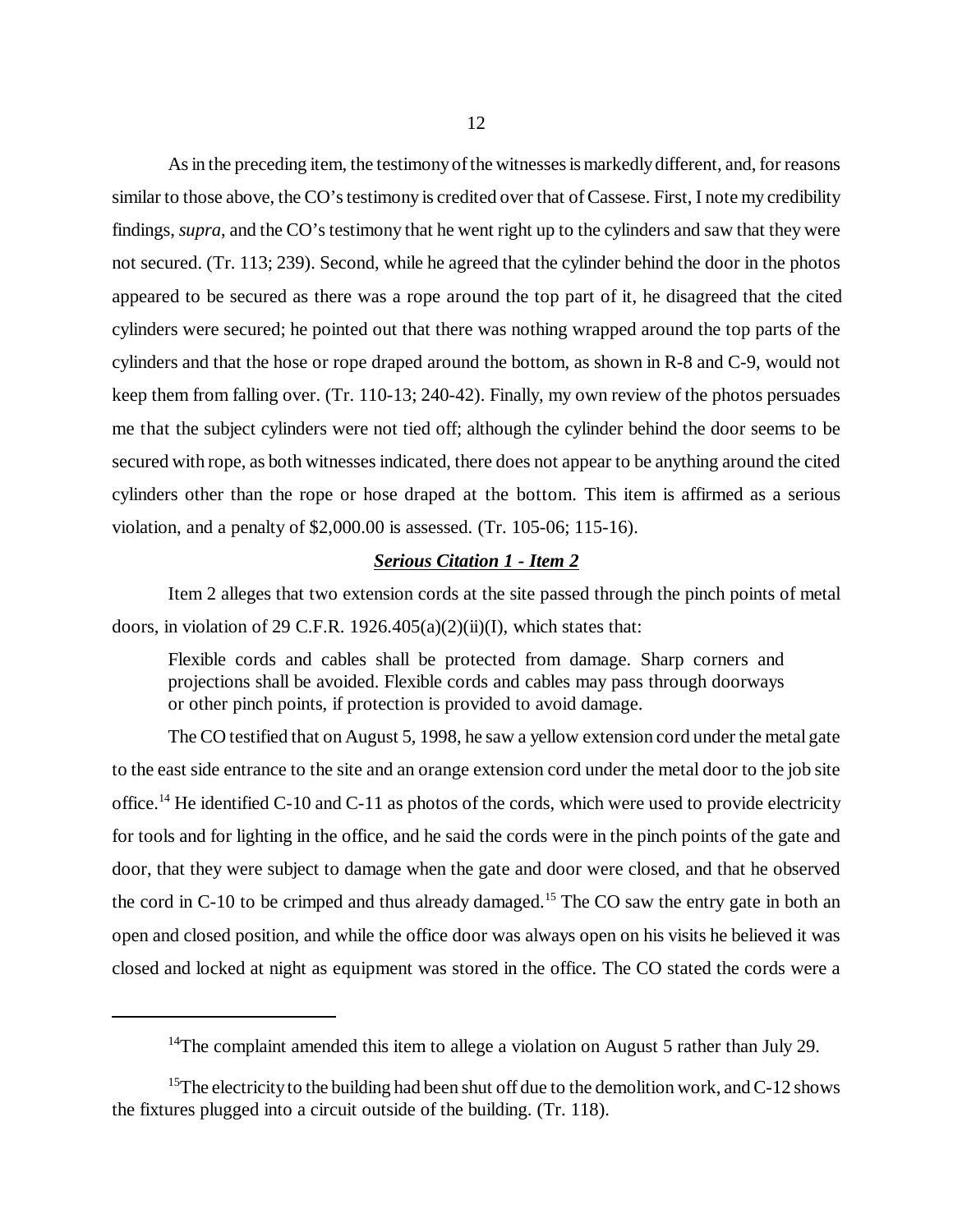hazard, as contacting the gate or door or using the cords could have caused an electrical shock and a heart attack; he also stated the conditions were corrected while he was there. (Tr. 116-30; 243-47; 277-79).

Based on the foregoing, I find that the Secretary has established the alleged violation. In so finding, I have noted the testimony of Timothy Cassese that the cord in C-10 was not damaged, that the cord in C-11 was removed on weekends, which was the only time the door to the office was ever closed, and that the cords were protected by ground fault circuit interrupters. (Tr. 387-93; R-9). Regardless, for the reasons set out *supra*, the CO's testimony is credited over that of Cassese. This item is affirmed as a serious violation, and a penalty of \$2,000.00 is assessed.

# *Serious Citation 1 - Item 3*

Item 3a alleges that there were unprotected openings in the scaffolding platform at the site, in violation of 29 C.F.R. 1926.451(b)(1).<sup>16</sup> The cited standard provides as follows:

Each platform on all working levels of scaffolds shall be fully planked or decked between the front uprights and the guardrail supports....

CO Steinke testified that on August 6, 1998, he saw a scaffold platform on the east side of the building with two unprotected openings; one was about 8 feet long and 3 feet wide, the other was about 8 feet long and 2 feet wide, and both were on the building side of the platform. C-13, the CO's photo, shows the two openings on either side of a stairway; the larger one is in the foreground in front of the stairway, the smaller one is in the background past the stairway, and the CO said both openings were about 25 feet from the stairway. He also said the cited platform was one or two levels below the top platform, where the demolition work was taking place, and that while no one was on the platform when he took C-13 he saw employees walking on it; he noted the platform was used to store and move scaffolding materials and that workers unaware of the openings could have fallen through them and been seriously injured.<sup>17</sup> (Tr. 130-42; 247-50; 280-82; 285-88).

<sup>&</sup>lt;sup>16</sup>The Secretary's complaint withdrew Item 3b, which alleged another violative instance of the standard, and amended Item 3a to include the date of August 6, 1998, in addition to July 29, 1998; at the hearing, her motion to reduce the penalty to \$2,500.00 was granted. (Tr. 4-5).

 $17$ The CO said there were two planked platform levels below the top level when he was at the site; he also said that an employee falling through one of the subject openings could have fallen 50 (continued...)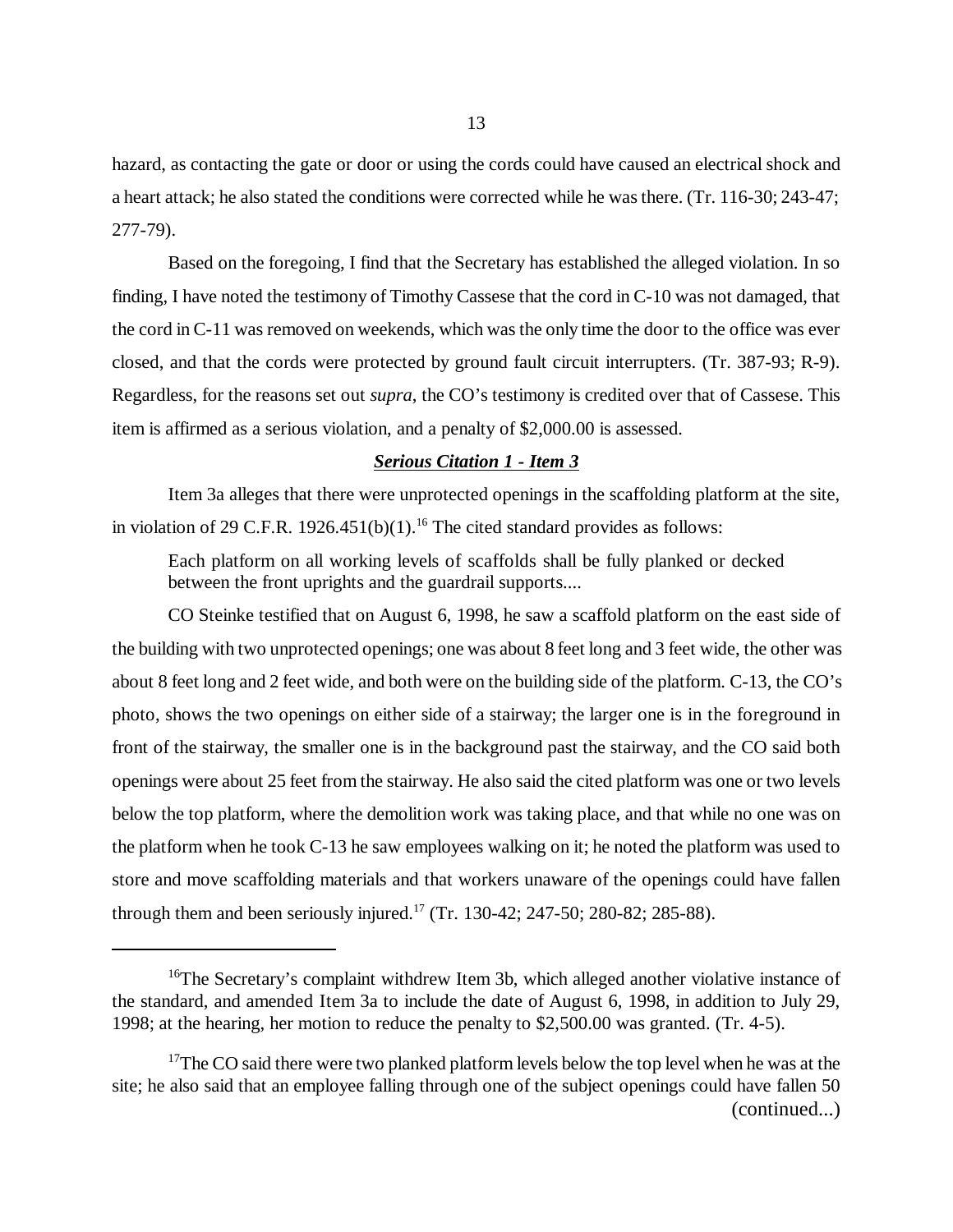Respondent does not dispute the existence of the floor openings, which are clearly depicted in C-13. However, Respondent contends that it did not violate section 1926.451(b)(1) because of the following exception to the standard:

The requirement in paragraph (b)(1) to provide full planking or decking does not apply to platforms used solely as walkways or solely by employees performing scaffold erection or dismantling. In these situations, only the planking that the employer establishes is necessary to provide safe working conditions is required.

Respondent asserts that the subject platform met the foregoing exception because it was still in the process of being built. In this regard, the CO and Cassese both testified that demolition was taking place on the top platform, that the subject platform was a "staging area"for dismantling and rebuilding the scaffold, and that the plywood piled near the larger opening in C-13 was there as part of that process. (Tr. 247-49; 282; 393-95; 496-97). The CO went on to describe the dismantling and rebuilding process as follows:

You had to walk on those platforms if you were from the scaffold crew, because you used those lower platforms to transport a scaffold, because you take the upper platform down and then you have to stage through the lower platforms to reconstruct another platform at the bottom. You have to use all of the platforms. (Tr. 134).

Cassese indicated that the subject platform was still being established and that the openings were there because employees were passing scaffold materials down to the next level. (Tr. 393-95; 496-97). However, the CO specifically testified that the subject platform was completed and not "under construction" at that time, and his testimony also shows that no materials were being passed down to the next level when he saw the openings. (Tr. 132-34; 281-82; 286-87). It is Respondent's burden to prove that it met the exception set out above. Based upon the CO's testimony, which is credited over that of Cassese, I conclude that Respondent has not met its burden of demonstrating that the exception to the standard applied in the circumstances of this case. I also conclude that, as the CO testified, the openings represented a hazard for employees. Item 3a is accordingly affirmed as a serious violation, and a penalty of \$2,000.00 is assessed.

# *Serious Citation 1 - Item 4*

 $17$ (...continued)

feet if there was no platform below, or 6 to 7 feet if there was a platform below. (Tr. 134-36).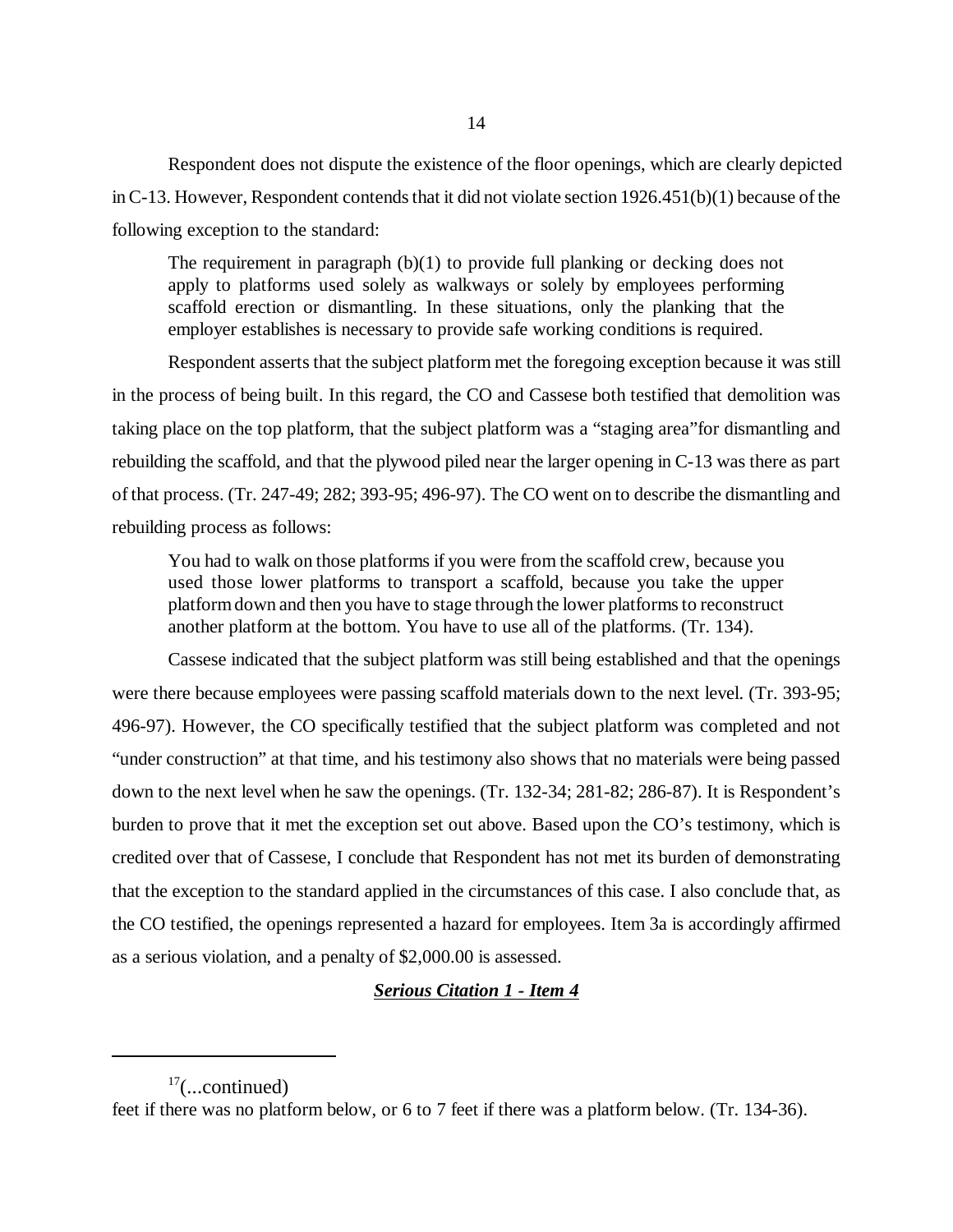This item alleges that scaffolding stairway landings at the site had incomplete guardrail systems, in violation of 29 C.F.R. 1926.451(e)(4)(xii), which states that:

Guardrails meeting the requirements of paragraph  $(g)(4)$  of this section shall be provided on the open sides and ends of each landing.

The CO testified that on every day of his inspection, he observed stairway landings that did not have guardrails as required.18 He explained that there was a stairway on each level of the east side of the building and that employees used the stairways to get to their work areas; he further explained that while the stairways themselves had handrails on both sides, the stairway landings did not have guardrails to prevent someone from walking off the landing, falling into the stairway opening, and sustaining a serious injury. The CO identified C-14 and C-15 as photos of the stairways on two different levels with unguarded landings, and he marked on both photos where guardrails should have been in place. (Tr. 148-71; 174).

As a preliminary matter, Respondent contends that the cited standard does not apply because it refers to "stairtowers," which were not used at the site. Timothy Cassese testified that a stair tower is an individual unit that is installed adjacent to a scaffold, while the scaffolding at the site had stair inserts that were placed within the parameters of the scaffold frame; he further testified that a stair tower has landings that tie the staircases together, while the scaffolding at the site had no landings and the stairways went directly from one level to another. (Tr. 395-97; 499-502).

As Respondent contends, section 1926.451(e) does refer to "stairtowers." However, this section reads in its entirety as follows:

Stairtowers (scaffold stairway/towers) shall be positioned such that their bottom step is not more than 24 inches (61 cm.) above the scaffold supporting level.

The foregoing leads me to conclude that the term "stairtowers" includes scaffold stairways and scaffold towers; in this regard, I note that several subsections under 1926.451(e) refer to scaffold stairways, while none refers to "stairtowers." Respondent's reference to a drawing in Appendix E to the standard likewise does not persuade me of its position; although the drawing shows a scaffold

<sup>&</sup>lt;sup>18</sup>The complaint amended this item to include August 5-7, 1998, in addition to July 29, 1998.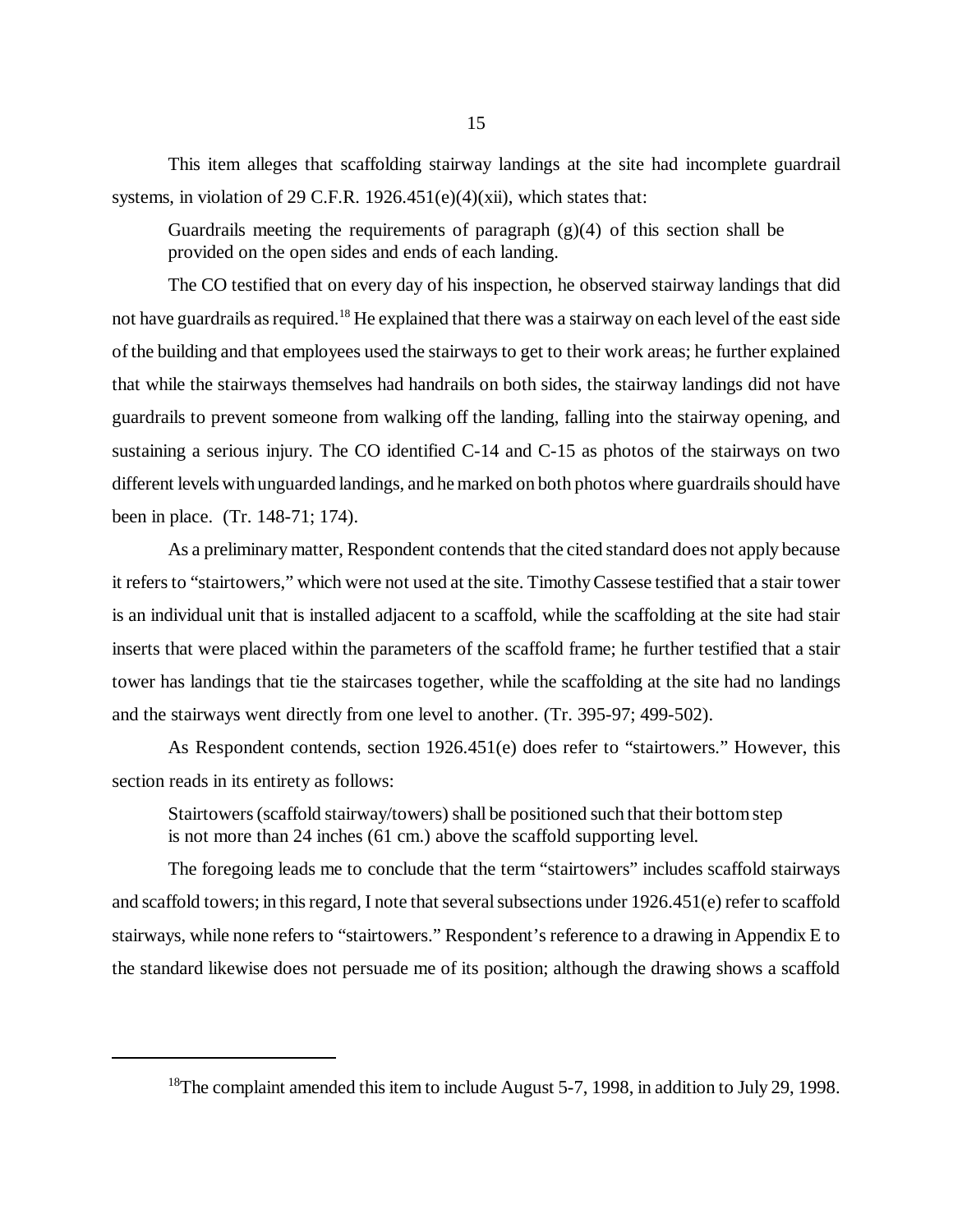with a stair tower like the one Cassese described, the drawing is entitled "System Scaffold" and is clearly different from the scaffolding at the subject site. Respondent's contention is rejected.19

Respondent next contends that the landing area the CO had marked on C-15 as requiring guardrails was not a hazard. In support of this position, Respondent presented R-1, which the CO agreed was one of his photos and a "mirror image" of C-15, and the testimony of Cassese that the landing area was not accessible because of the other stairway right over it and that a person would have had to crouch down to a height of 3 or 4 feet to get into that area. (Tr. 397-98). However, the CO testified he had used the stairway, that it was not as close to the landing area as it looked in R-1, and that if he had gotten dizzy climbing the stairs in C-15 he could have fallen off the landing area he marked in that photo. (Tr. 250-55). The CO's testimony is credited, and Respondent's contention is rejected. This item is affirmed as a serious violation, and a penalty of \$2,000.00 is assessed.

# *Serious Citation 1 - Item 5* <sup>20</sup>

Item 5 alleges that Respondent did not ensure that both top-rail and mid-rail protection was provided on the scaffolding, in violation of 29 C.F.R.  $1926.451(g)(4)(xy)$ , which states that:

Crossbracing is acceptable in place of a midrail when the crossing point of two braces is between 20 inches (0.5 m) and 30 inches (0.8 m) above the work platform or as a toprail when the crossing point of two braces is between 38 inches (0.97 m) and 48 inches (1.3 m) above the work platform. The end points at each upright shall be no more than 48 inches (1.3 m) apart.

CO Steinke testified that during his inspection he observed that the scaffolding on the street side of the building had cross bracing with a cross point of 42 inches, which was sufficient for a top rail; however, the scaffolding did not have mid-rails, and the wire mesh he saw along the sides of the scaffolding did not meet the standard.<sup>21</sup> He said the standard requires wire mesh to go from the top of the guardrail system to the scaffold platform and that the mesh at the site, which was only about 2 feet high, was several inches below the cross bracing; he also said the standard requires wire mesh to be able to prevent someone from falling through it and that while the mesh at the site was attached

<sup>&</sup>lt;sup>19</sup>Also rejected is Cassese's testimony that the stairways at the site did not have landings.

<sup>&</sup>lt;sup>20</sup>The complaint amended this item to include August 5-7, 1998, in addition to July 29, 1998.

<sup>&</sup>lt;sup>21</sup>The CO said that the netting hanging from the building, as shown in C-16 and other photos, was debris netting and did not provide any fall protection. (Tr. 182-90).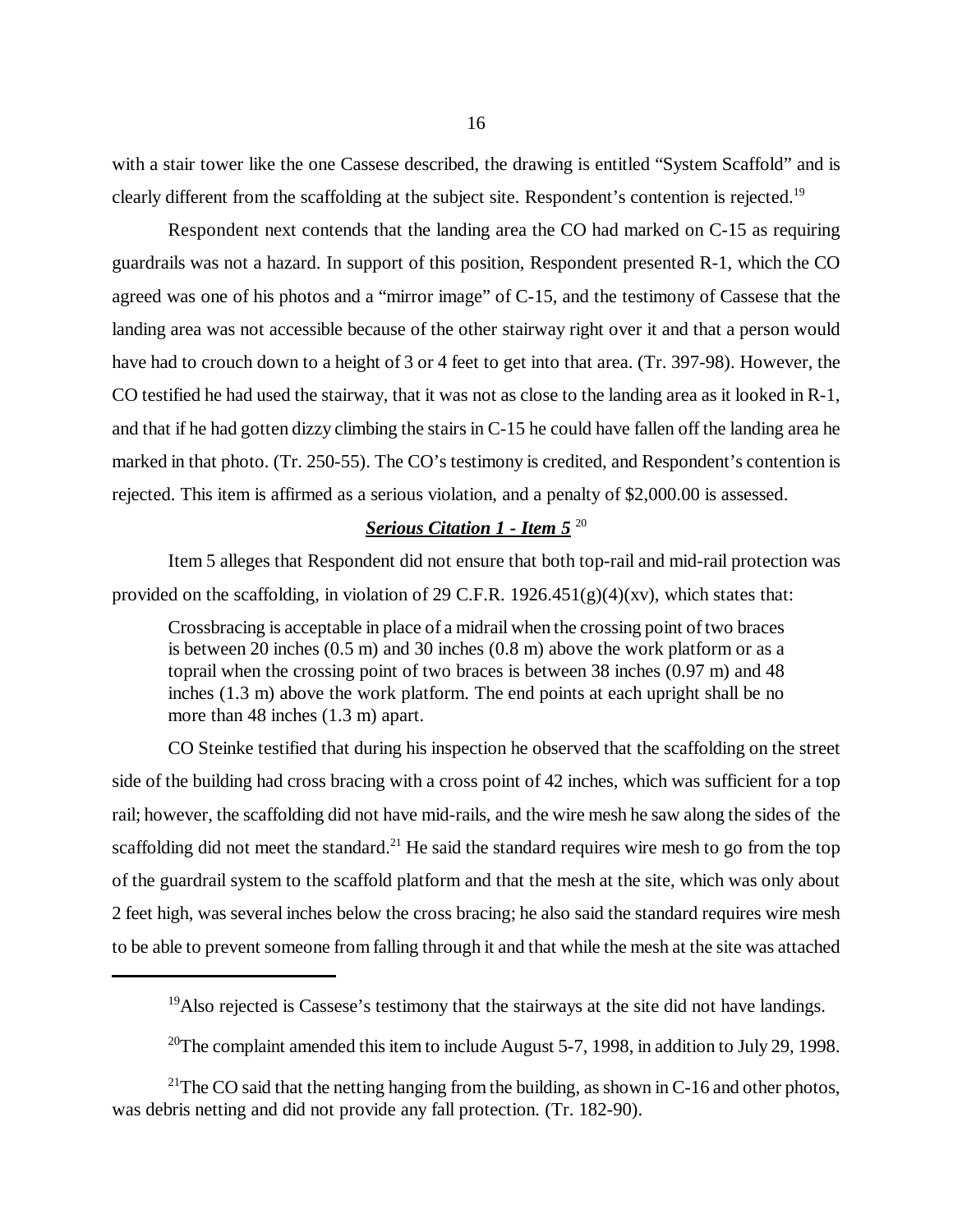to the scaffold end frames it was not attached to the cross bracing. The CO noted that C-14, his July 29 photo of the level below the top level, showed the wire mesh along the right side of the scaffold platform. He further noted the mesh was only in some areas; C-16, his August 7 photo, showed no mesh on the outside of the building, and C-13 and C-4 showed no mesh on the levels in those photos. The CO said the condition could have caused falls to the outside of the building and serious injuries or death; he also said Cassese acknowledged the condition but that it was not corrected during the inspection because of the amount of scaffolding on the job. (Tr. 180-94).

Timothy Cassese testified the mesh at the site was 3 feet high, that it was attached every 2 feet to the toe boards along the scaffold platform, and that it was tied with heavy gauge wire to the cross bracing as well as to the scaffold end frames. (Tr. 316-20; 345-46; 410-11; 491-95). The CO conceded he could have been mistaken about the height of the mesh and that he had not checked to see if it was attached to the toe boards. However, he said the requirement was that it be attached to the top rail, and he was adamant that he had looked at the mesh, that he had seen it was not tied to the cross bracing, and that if it had been he would not have cited the condition. (Tr. 256-62; 282-84; 595-97). Cassese further testified the mesh was as "tight as we could get it," while the CO said it was "just sort of tied up and standing up on edge," that it did not have much rigidity, and that "if you fell into it, you could have fallen through it." (Tr. 186; 317-18). Finally, although Cassese testified about R-6 and R-7, photos he took showing the wire mesh as he had described it, he did not rebut the CO's testimony about the photos noted above that show no mesh in place.<sup>22</sup> (Tr. 340-46). The CO's testimony is credited over Cassese's, and I find that the Secretary has proved the alleged violation. This item is affirmed as a serious violation, and a penalty of \$2,000.00 is assessed.

### *Serious Citation 1 - Item 6*

Item 6 alleges that employees were not effectively trained to recognize the hazards associated with working on the type of scaffolding used at the site, in violation of 29 C.F.R. 1926.454(a)(1).<sup>23</sup> That standard states that:

<sup>22</sup>As to photos R-6-7, *see* footnote 9, *supra*.

<sup>&</sup>lt;sup>23</sup>This item initially alleged a violation of 29 C.F.R. 1926.454(a) on July 29; the complaint amended this item to allege a violation of 1926.454(a)(1) and to include the dates of August 5-7.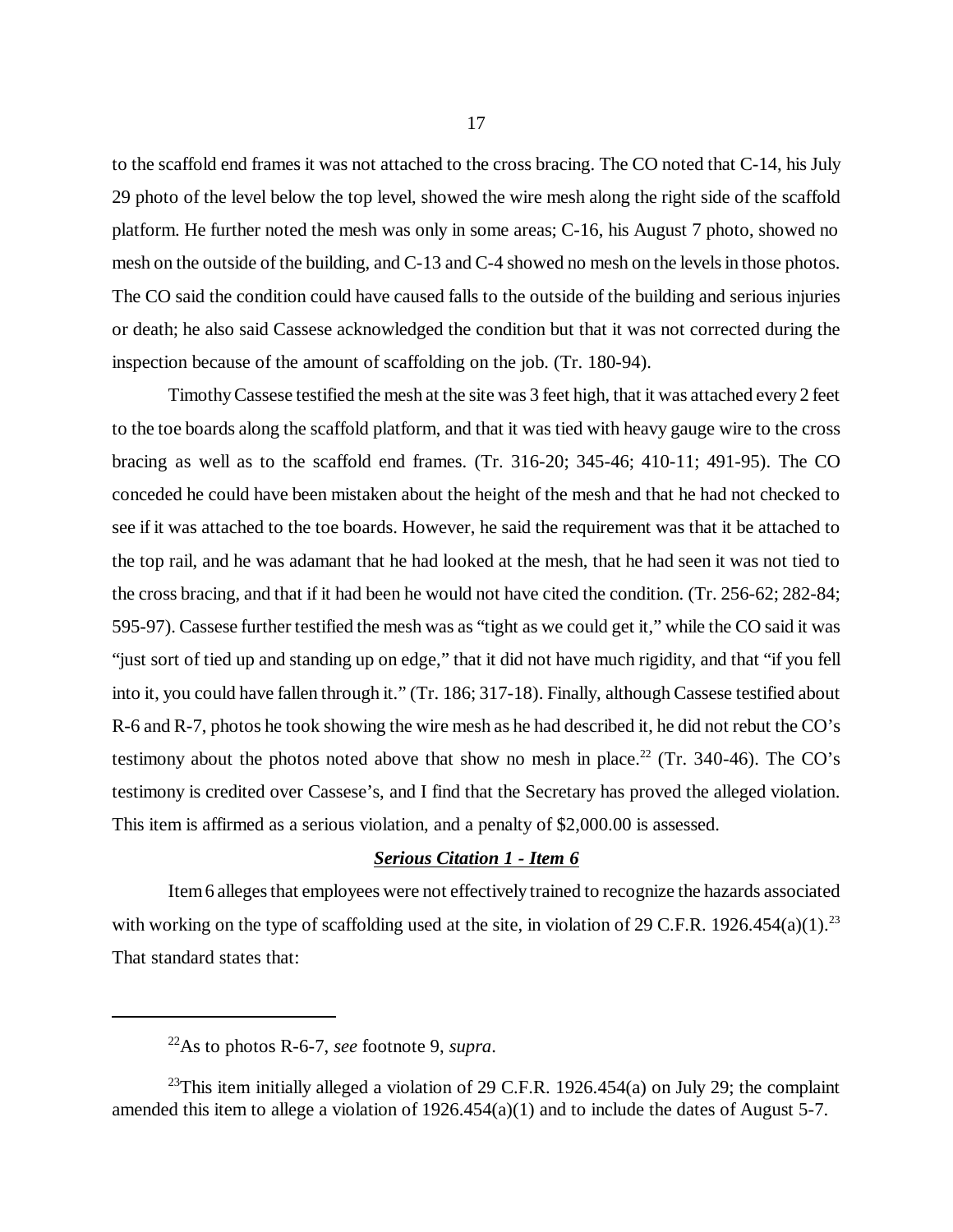The employer shall have each employee who performs work while on a scaffold trained by a person qualified in the subject matter to recognize the hazards associated with the type of scaffold being used and to understand the procedures to control or minimize those hazards. The training shall include the following areas, as applicable: (1) The nature of any ... fall hazards ... in the work area.

The CO testified that after observing the fall hazards at the site on July 29, 1998, and after Cassese had told him the old-timers did not like to wear fall protection, he asked Cassese what type of training was provided in this regard; when Cassese asked what he meant, the CO explained he was talking about any on-site training or tool box meetings, and Cassese replied that no such training was done. (Tr. 194-99). Timothy Cassese, on the other hand, denied that the CO asked about any on-site training, and he testified about the company's fall protection program and the daily briefings and weekly safety talks he had at the site; he also testified that he instructed employees to tie off and disciplined those who did not. (Tr. 328-30; 399-419; 526; 529-34; R-10-11). For the reasons set out *supra*, the CO's testimony is credited over that of Cassese. On the basis of the CO's testimony and my disposition of the willful citation in this case, I find that the Secretary has established the alleged violation. Item 6 is affirmed as a serious violation, and a penalty of \$2,000.00 is assessed.

# *Serious Citation 1 - Item 8*<sup>24</sup>

This item alleges that an engineering survey was not performed prior to the start of the demolition work at the site, in violation of 29 C.F.R. 1926.850(a). That standard provides as follows:

Prior to permitting employees to start demolition operations, an engineering survey shall be made, by a competent person, of the structure to determine the condition of the framing, floors, and walls, and possibility of unplanned collapse of any portion of the structure. Any adjacent structure where employees may be exposed shall also be similarly checked. The employer shall have in writing evidence that such a survey has been performed.

CO Steinke testified that during the inspection he asked Cassese if an engineer had surveyed the building before the job began; his concern was the archway over the stage that was about 100 feet long and 80 feet high, which, if cut improperly, could have collapsed and fallen on anyone working

 $^{24}$ In her complaint, the Secretary withdrew Item 7 of Citation 1; she also amended Item 8 to add that Respondent had no written evidence of having performed an engineering survey.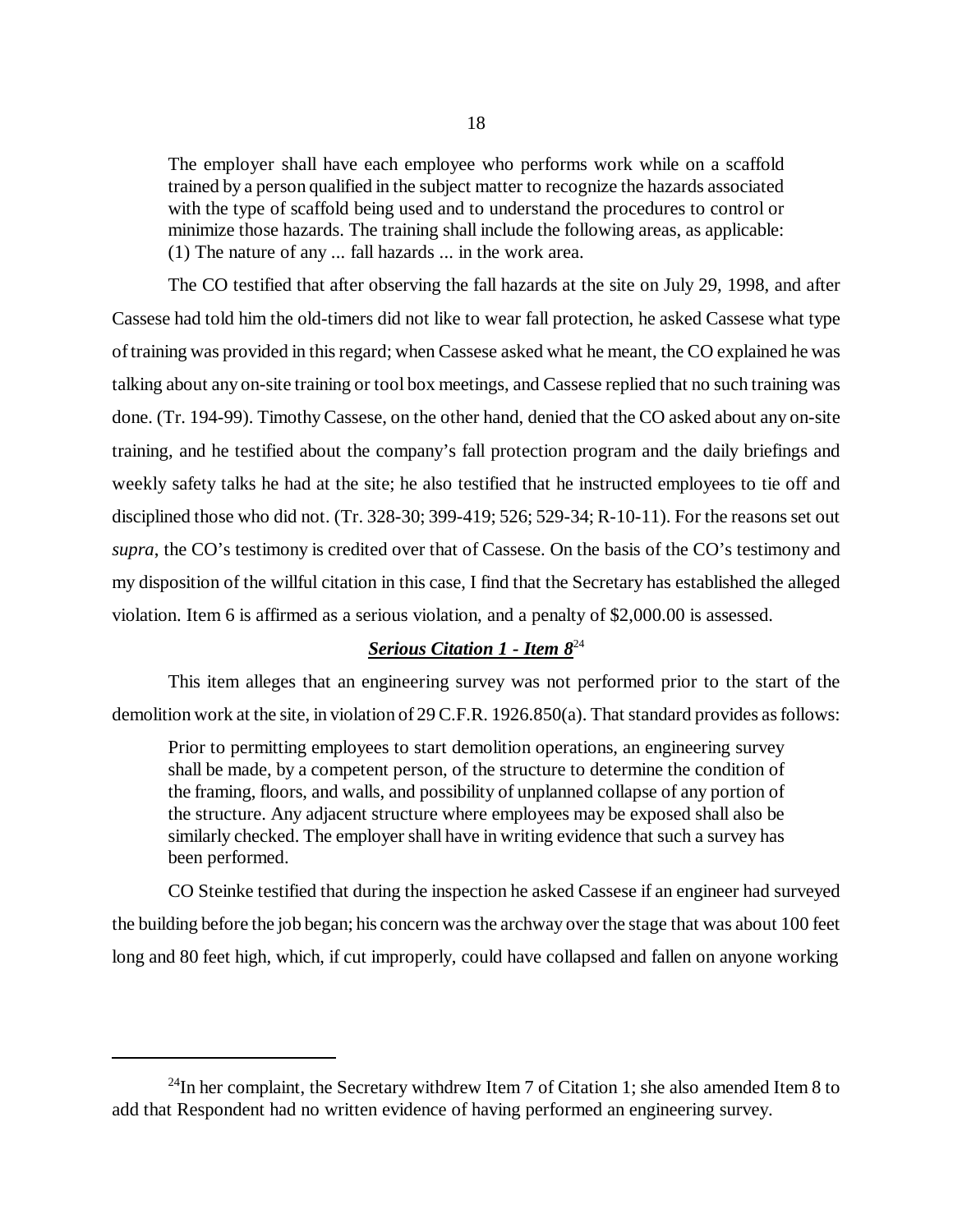below.25 Cassese said an engineer had been involved with the project but that to his knowledge there was no written survey. Cassese referred him to Ben Versaci, the project manager, who told the CO that there was nothing in writing but that Bernard DiNunzio, an engineer, had been involved with the project and that he would have expected DiNunzio to tell him if there were any problems. The CO noted that the standard requires written evidence of a survey and that he never saw anything in writing. He also noted that he had checked the company's history and had learned that it had been cited previously for a violation of the same standard. (Tr. 200-08; 262-67; 284).

Timothy Cassese testified that DiNunzio, an employee of the company, surveyed the site before the project began. He said he was with DiNunzio during his survey, which was about a month and included the archway over the stage; he also said DiNunzio kept a notebook, that he had seen him writing in the notebook during the survey, and that DiNunzio used the notebook to document the survey and the dates and hours he was at the site. Cassese identified R-3 as a copy of the notes of the survey that DiNunzio had faxed to him on November 18, 1999. (Tr. 302-10; 373).

I find that the foregoing establishes that an engineering survey was performed as required; however, I nonetheless find that Respondent violated the cited standard. Timothy Cassese and Ben Versaci, the project superintendent and the project manager, respectively, both told the CO there was nothing in writing regarding the survey, and the CO never received any written evidence of the survey. During discovery, the Secretary requested documentation of the survey, and, when no such documentation was produced, filed a motion to compel. The Secretary's motion was granted on August 9, 1999, and when Respondent did not comply as required by August 15, 1999, the Secretary filed a motion for sanctions. On September 13, 1999, Respondent was again ordered to comply and was advised that failure to do so by September 27, 1999, would result in dismissal of its answer and notice of contest. On September 24, 1999, Respondent stated, in a letter to my office, that "[t]he originals of all documents have been sent to the Secretary." At the hearing, Respondent's counsel moved to admit R-3 into the record. The Secretary's counsel objected, stating he had never received R-3, that the document produced during discovery was simply a statement signed by DiNunzio, and that Respondent's pre-hearing exchange had not included R-3. R-3 was received in evidence upon

<sup>&</sup>lt;sup>25</sup>The CO said that C-1 showed the archway and a track hoe on the ground below, where the operator and ground employees worked. (Tr.202-06).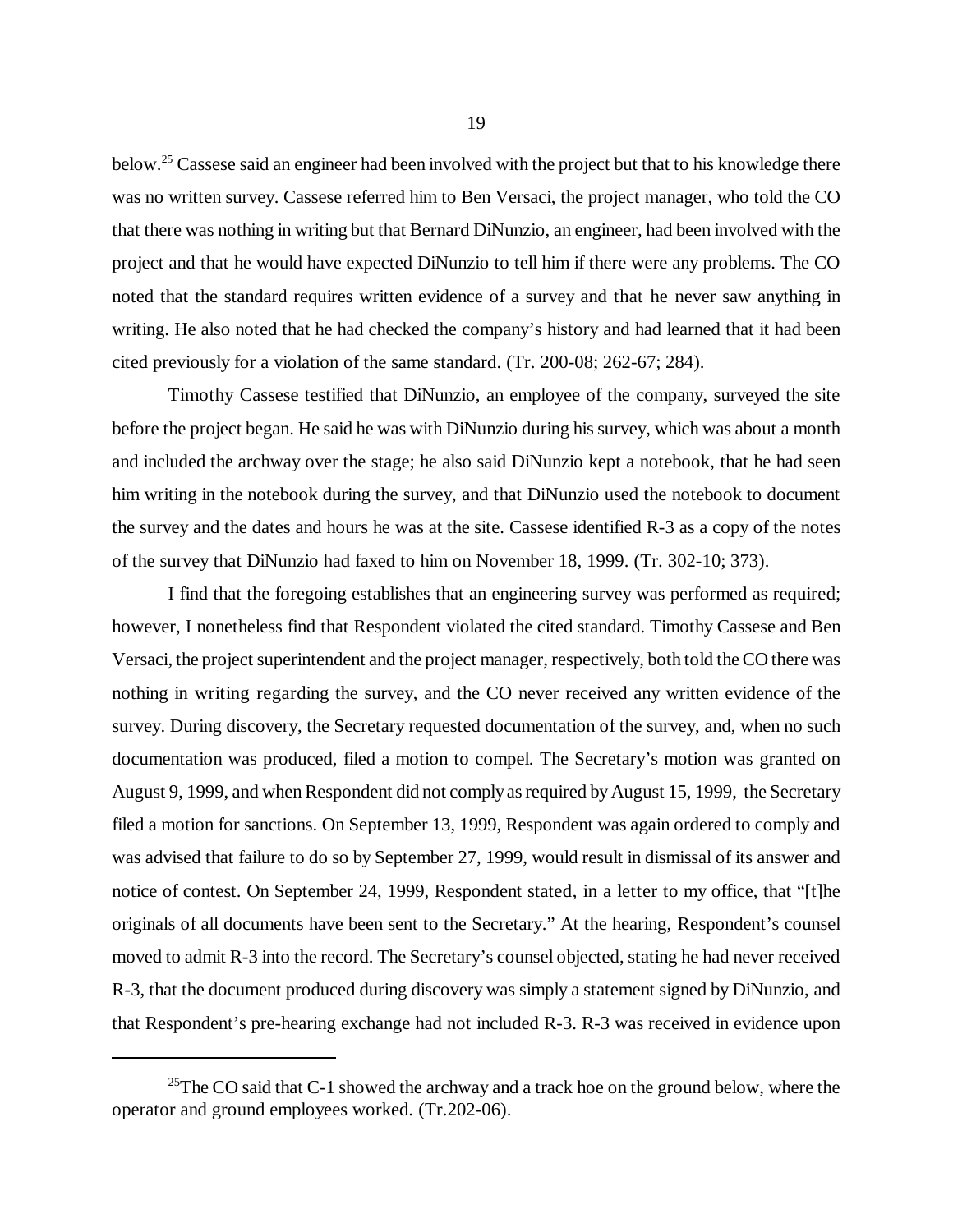the representation of Respondent's counsel that to the best of his belief he had sent R-3 to the Secretary's counsel on November 19, 1999, the day after it was faxed to Cassese. (Tr. 311-13). Regardless, R-3 is accorded no probative value, for the following reasons.

First, two management officials of the company told the CO that there was nothing in writing regarding the survey, and, despite the Secretary's discovery requests, R-3 was not provided until just before the hearing. Second, R-3 consists of a single legal-sized photocopy of three pages of notes that are largely illegible, and Respondent presented neither the testimony of DiNunzio nor his signed statement indicated above in support of R-3. Third, although Cassese testified about R-3, my credibility rulings set out *supra* preclude giving much weight to his testimony. Based on the record, Respondent did not "have in writing evidence that [an engineering] survey ha[d] been performed." This item is affirmed as an "other" violation, in that the condition had a direct relationship to safety and health but would not have caused serious injury or death, and a penalty of \$400.00 is assessed.

#### *Repeat Citation 3 - Item 1*

This item alleges that the track hoe being used at the site had an inoperable backup alarm, in violation of 29 C.F.R. 1926.602(a)(9)(ii). That standard states as follows:

No employer shall permit earthmoving or compacting equipment which has an obstructed view to the rear to be used in reverse gear unless the equipment has in operation a reverse signal alarm distinguishable from the surrounding noise level or an employee signals that it is safe to do so.

CO Steinke testified that on July 29, he saw a track hoe operating inside the building; it was going backward as well as forward, and he noted that it had an obstructed view to the rear due to the large engine box behind the driver's cab, that it did not have a backup alarm, and that there was no one directing the operator. Steinke also testified that the track hoe was picking up masonry debris and pieces of steel and loading these materials into trucks, that it moved "pretty quickly," and that employees could have been at risk when it was in reverse; Cassese was on the ground at times, there were two ground employees who directed trucks coming onto the site, and burners were also on the ground at times in order to cut pieces of steel so they would fit into the trucks. The CO said everyone "kept their distance" from the track hoe when he saw it but that his main concern was the burners, who, if they were cutting steel, might not be paying attention to the track hoe. The CO discussed the alarm with Cassese, who said it was broken and that he would get it fixed; however, the CO saw the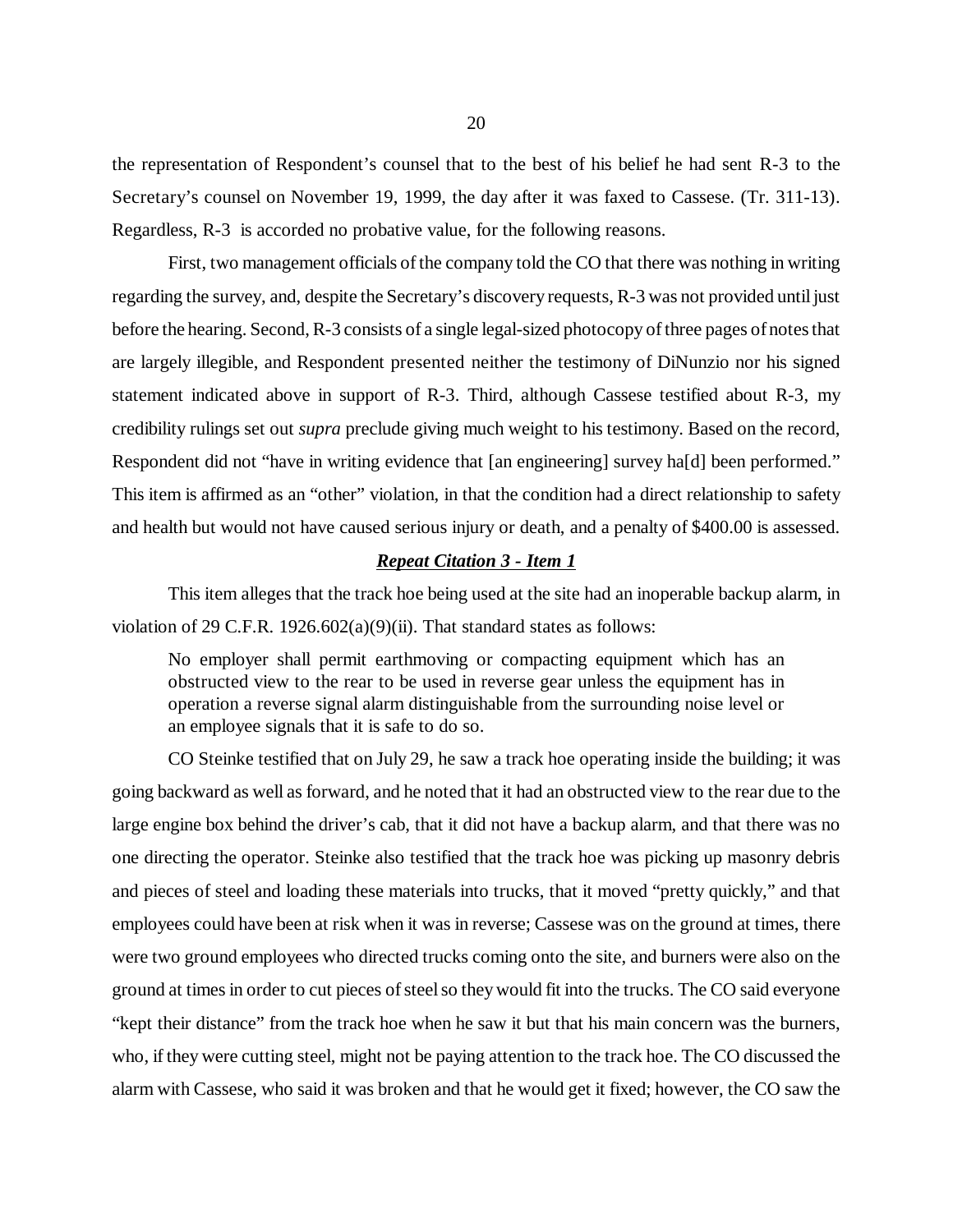track hoe in use on August 5 and 6, and although Cassese repeated he would have the alarm fixed it was still not working on August 26, the day of the closing conference. (Tr. 88-98; 234-39).

Based on the foregoing, I conclude the Secretary has met her burden of showing the standard applied, that its terms were violated, and that Respondent was aware of the condition.<sup>26</sup> Regardless, in my opinion, the Secretary has not shown employee exposure to the condition. C-8, the CO's photo of the track hoe, depicts no one in the vicinity. Moreover, the CO himself testified that he saw the track hoe operating on the three days noted above and that the employees he saw in that area "kept their distance" and got no closer than 30 feet to the track hoe; he also testified that employees who were on the ground level when the track hoe was operating stood within the confines of the building or out in the street and that he saw no one "getting into a dangerous location behind the machine." (Tr. 89-92; 97; 234-38). Finally, while Cassese's statements have not been accorded much weight in this case due to my credibility findings set out *supra*, his testimony that employees were not allowed in the area when the track hoe was being used is supported by the fact that the CO never saw anyone near it when it was operating. (Tr. 297-98; 374-79). Because the Secretary has failed to establish employee exposure to the cited condition, this citation item is vacated.

### *Conclusions of Law*

1. Respondent, Big Apple Wrecking & Construction Corporation, is engaged in a business affecting commerce and has employees within the meaning of section 3(5) of the Act. The Commission has jurisdiction of the parties and of the subject matter of the proceeding.

 $^{26}$ In so concluding, I have considered Respondent's contention that the standard does not apply based on Cassese's testimony that the track hoe was only used to load pieces of steel into trucks and that it had a clear view to the rear due to the mirrors on either side of the cab; I have also considered Cassese's testimony that he was unaware the alarm was not working until the CO noticed it. (Tr. 376-80; 515-18). However, the CO testified that he saw the track hoe digging and scraping masonry debris in the center of the building and then loading this material as well as steel into trucks; he further testified that the standard applies to earthmoving machines and that track hoes are usually used for excavation and loading. (Tr. 88-89; 96; 235). The CO also testified the operator could not have seen if someone was right behind him because of the engine housing, that the mirrors on the cab would have given only a partial view to the rear, and that he had made this determination from the track hoes he had seen before. (Tr. 96; 238-39). Finally, I note the CO's testimony about what Cassese said when he mentioned the alarm. (Tr. 92-93). The CO's testimony is credited over that of Cassese, and, consequently, the Secretary has shown the elements noted above.